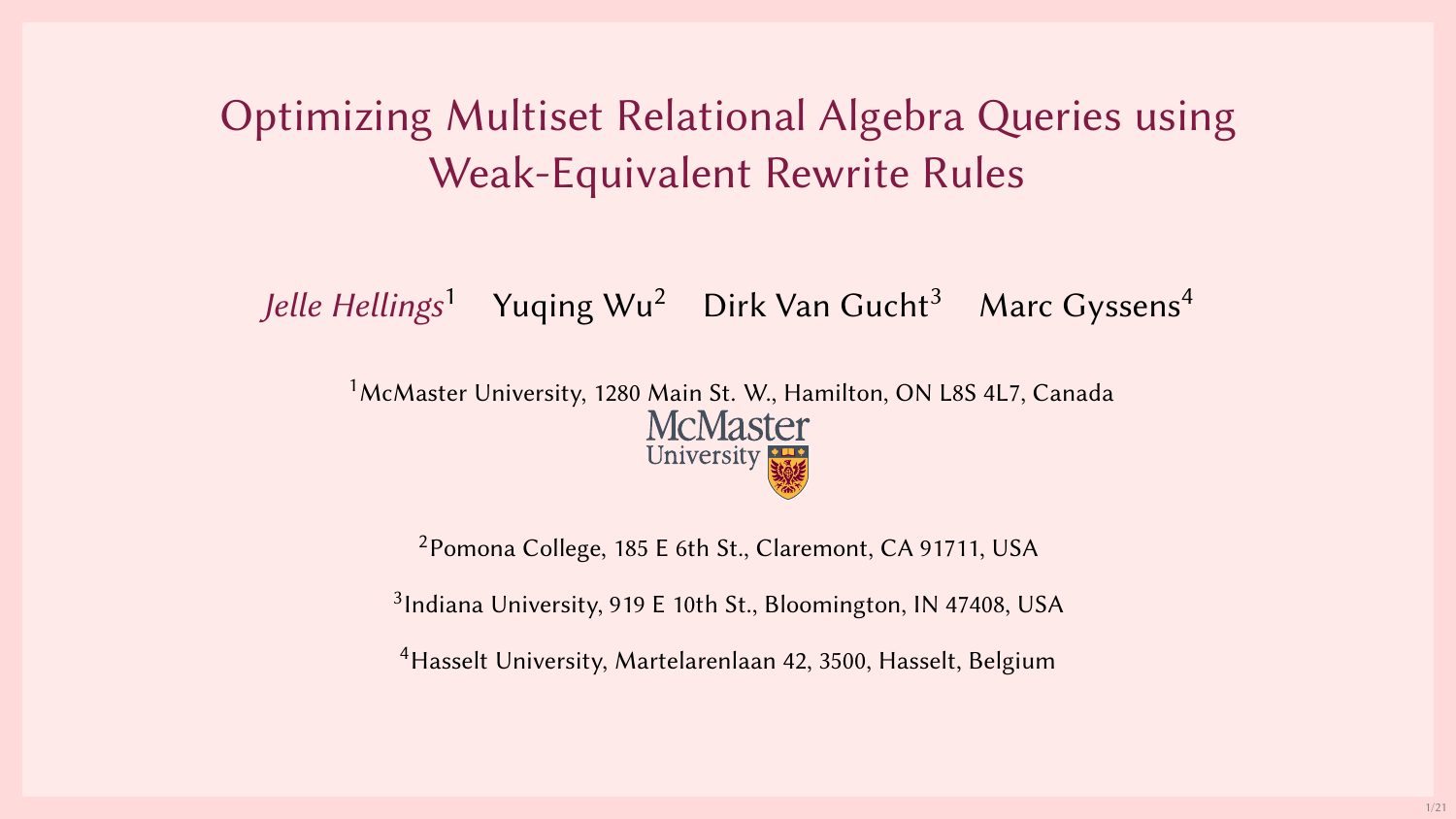## Historical Context: Relation Algebra

Study of expressive power of graph and tree query languages.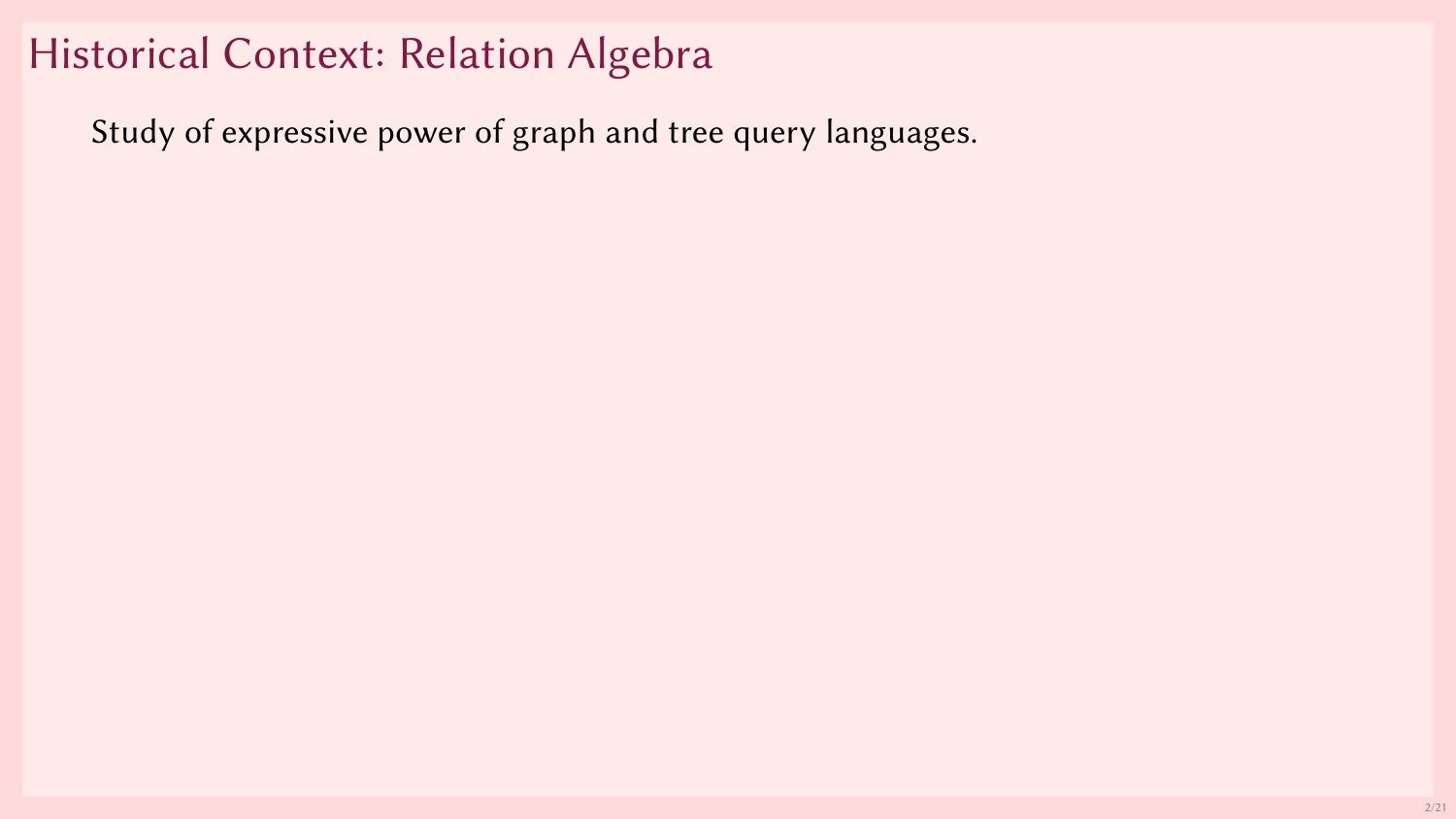## Historical Context: Relation Algebra

Study of expressive power of graph and tree query languages.

| id                              | $\cup$      | $\circ$ | $^{+}$ | $\overline{\phantom{0}}$ | $\pi$ | $\overline{\pi}$ |  |  | di |  |
|---------------------------------|-------------|---------|--------|--------------------------|-------|------------------|--|--|----|--|
| <b>RPQs</b>                     |             |         |        |                          |       |                  |  |  |    |  |
| 2RPQ <sub>s</sub>               |             |         |        |                          |       |                  |  |  |    |  |
|                                 | Nested RPQs |         |        |                          |       |                  |  |  |    |  |
| Navigational XPath, Graph XPath |             |         |        |                          |       |                  |  |  |    |  |
| $FO[3]$ + transitive closure    |             |         |        |                          |       |                  |  |  |    |  |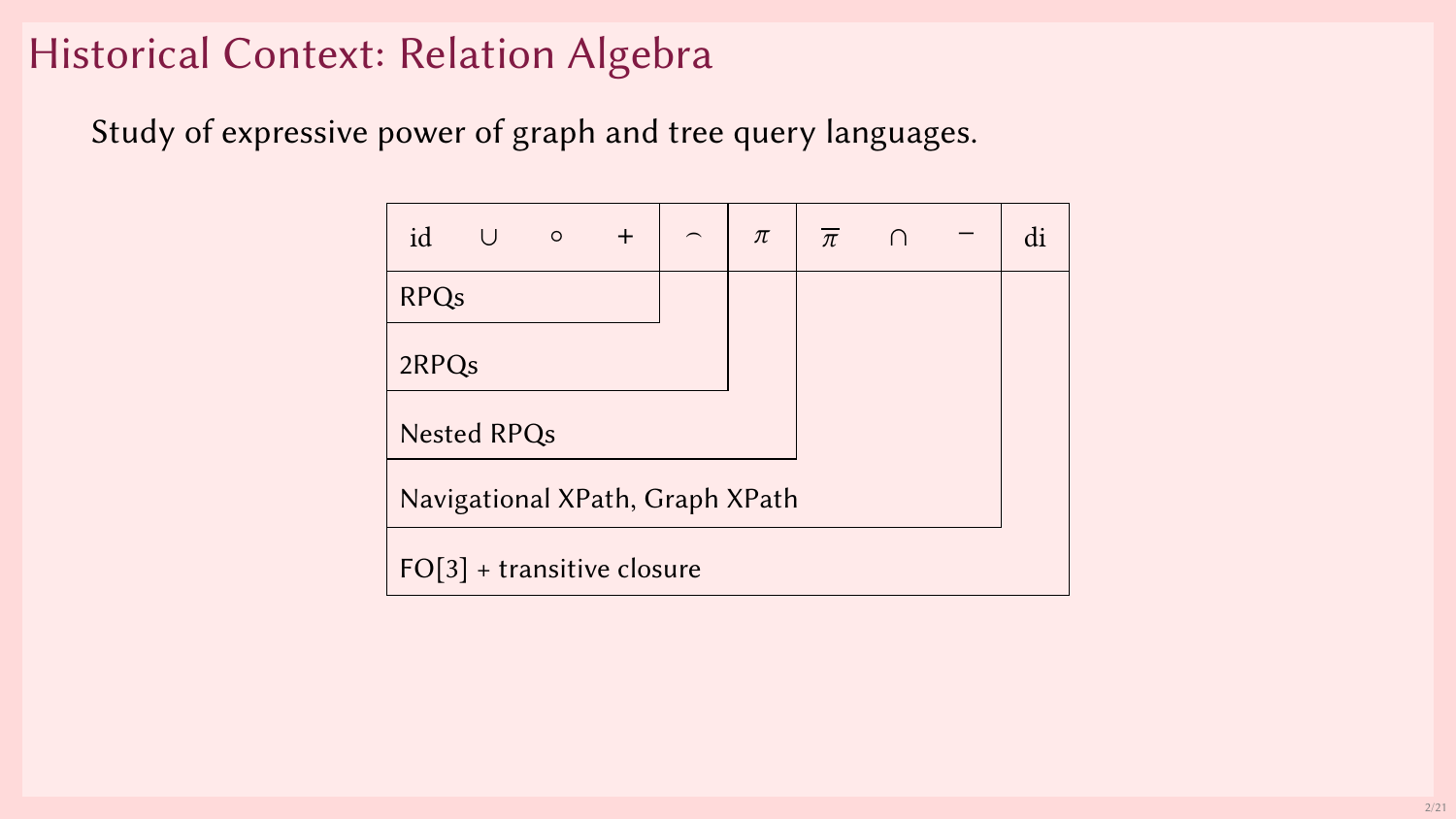# Historical Context: Relation Algebra

Study of expressive power of graph and tree query languages.

| id                              | U           | $\circ$ | $^{+}$ | $\overline{\phantom{0}}$ | $\pi$ | $\overline{\pi}$ |  |  | di |  |
|---------------------------------|-------------|---------|--------|--------------------------|-------|------------------|--|--|----|--|
| <b>RPQs</b>                     |             |         |        |                          |       |                  |  |  |    |  |
| 2RPQ <sub>s</sub>               |             |         |        |                          |       |                  |  |  |    |  |
|                                 | Nested RPQs |         |        |                          |       |                  |  |  |    |  |
| Navigational XPath, Graph XPath |             |         |        |                          |       |                  |  |  |    |  |
| $FO[3]$ + transitive closure    |             |         |        |                          |       |                  |  |  |    |  |

Trees JLAMP 2022, IS 2020, FolKS 2018, DBPL 2015, ....

Graphs CJ 2020, DBPL 2017, AMAI 2015, FoIKS 2012, ICDT 2011, ....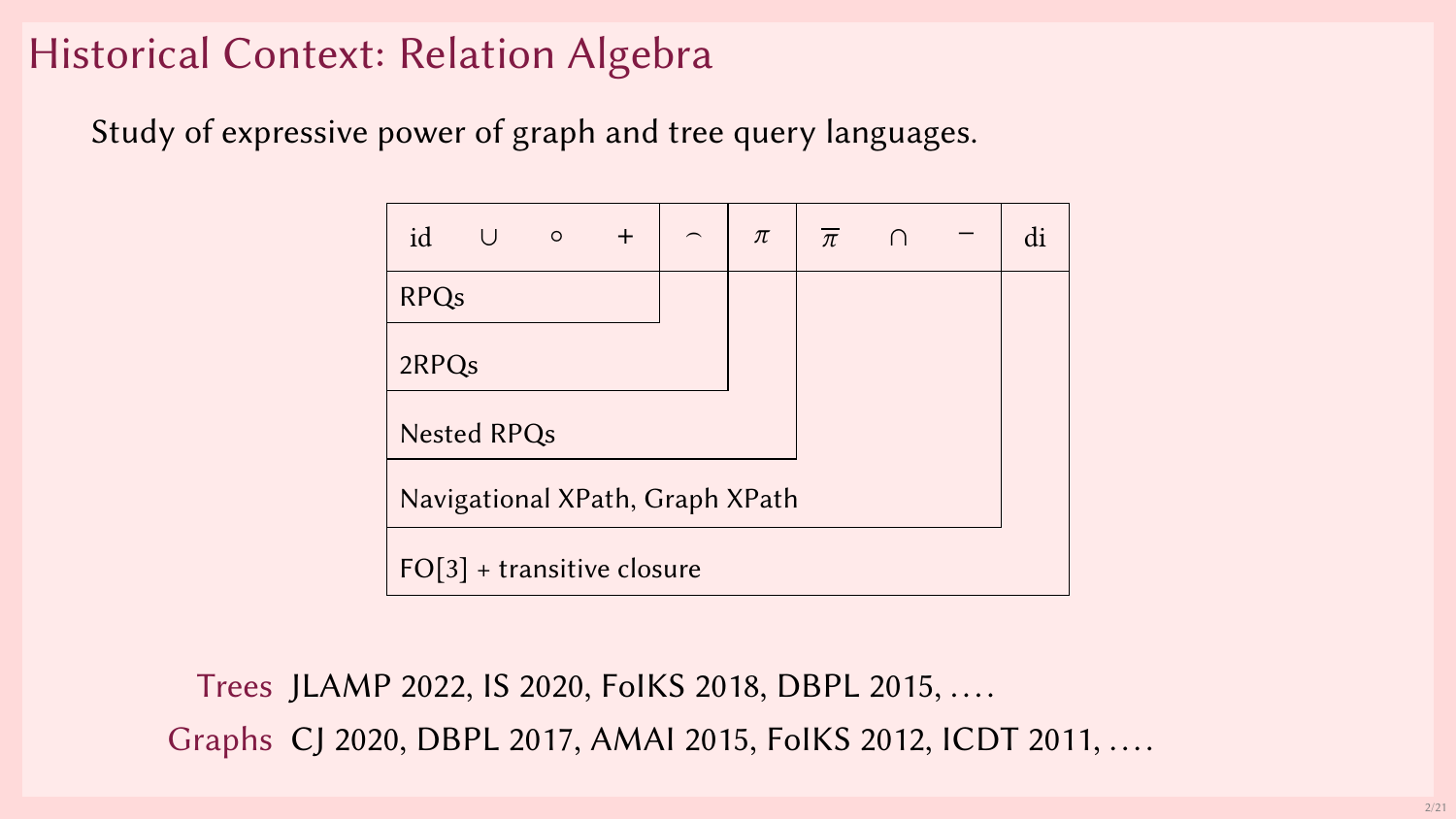# Historical Context: Relation Algebra with Semi-Joins (CJ 2020, DBPL 2017)



#### Main Result

If a relation algebra query is

- $\triangleright$  either a Boolean query or a node query; and
- $\blacktriangleright$  does not use intersection and difference,

then the query can be evaluated *without* joins (composition,  $\circ$ ) and transitive closures (+).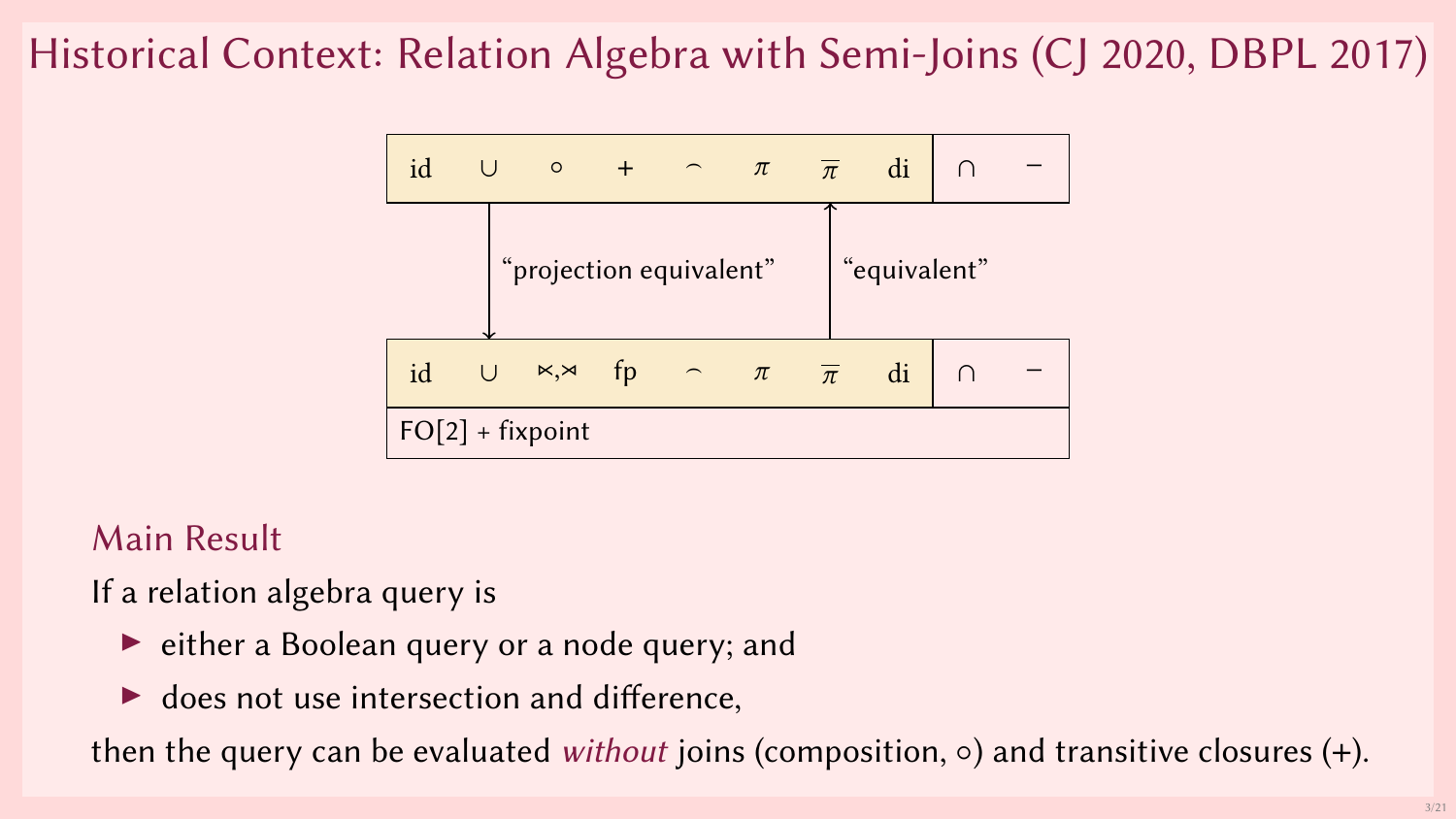# Historical Context: Relation Algebra with Semi-Joins (CJ 2020, DBPL 2017)



#### **Consequence**

As there is a complexity difference between

- ▶ joins and semi-joins; and
- $\blacktriangleright$  transitive closure and fixpoints,

we can *optimize* many (parts of) relation algebra query evaluation.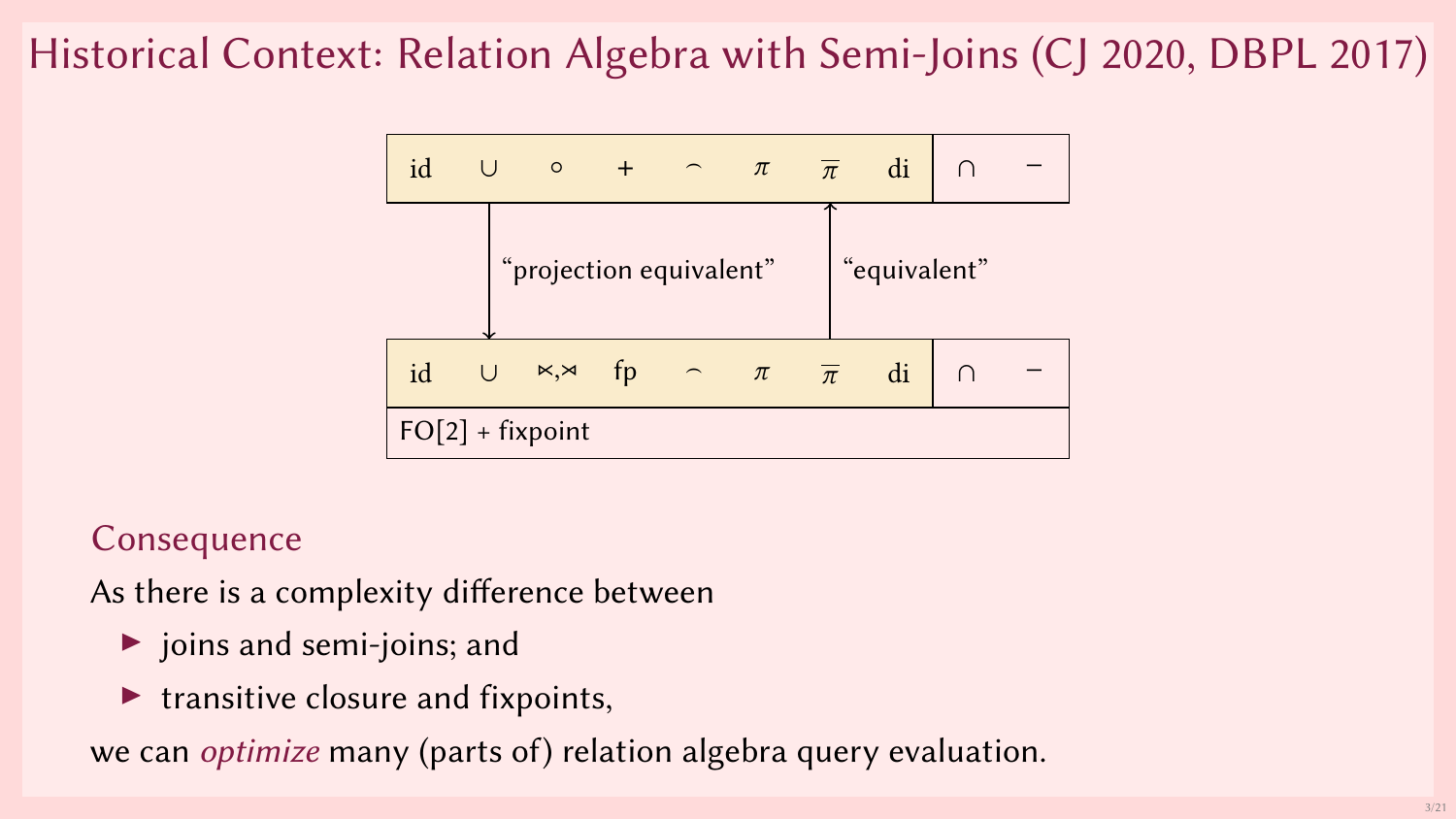

 $\pi_1$ [Edges  $\circ$  Edges  $\circ$  Edges  $\circ$  Edges].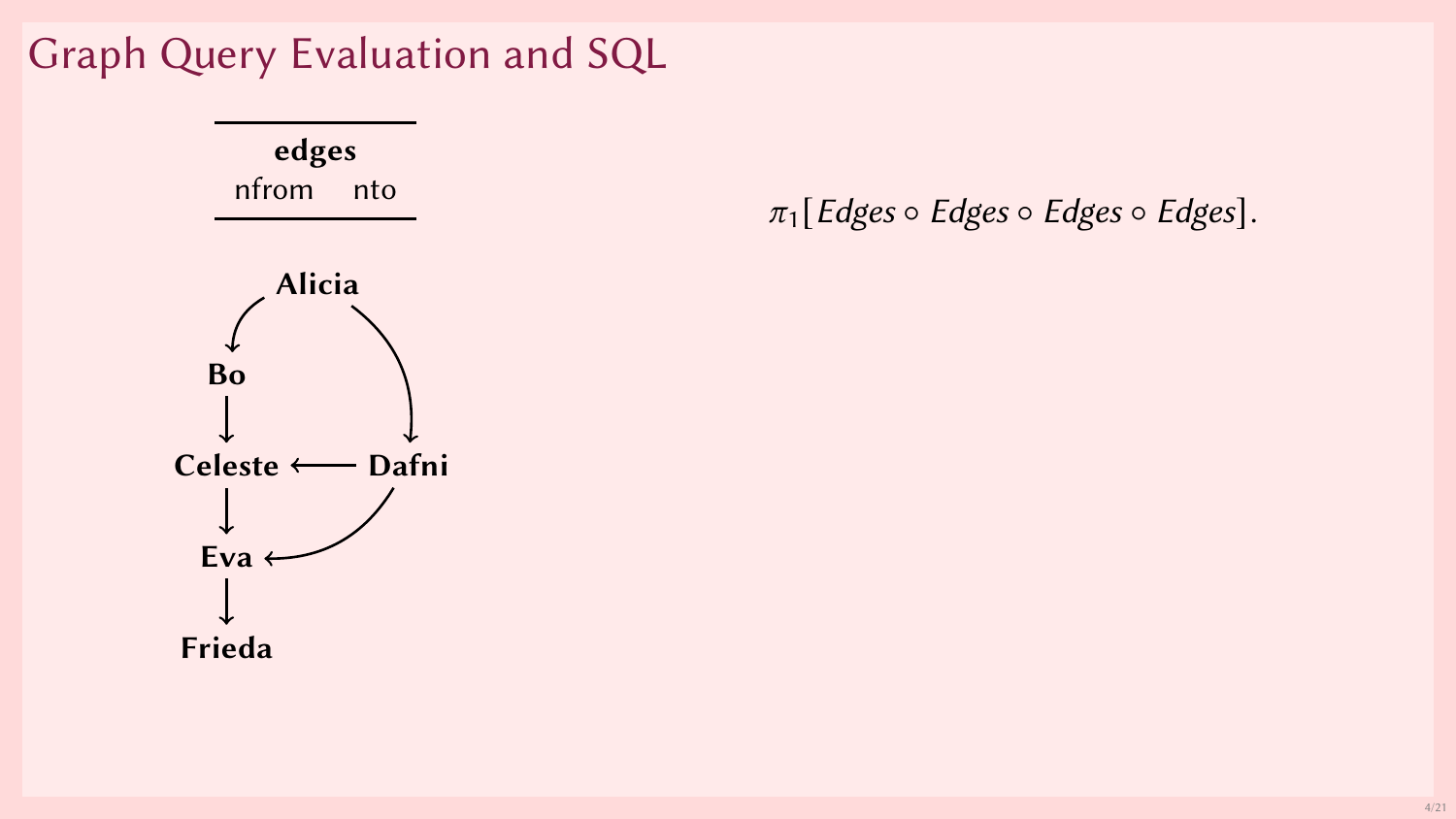

 $\pi_1$ [Edges  $\circ$  Edges  $\circ$  Edges  $\circ$  Edges]. SELECT DISTINCT S.nfrom FROM edges S, edges R, edges T, edges U WHERE S.nto = R.nfrom AND R.nto = T.nfrom AND  $T.nto = U.nfrom;$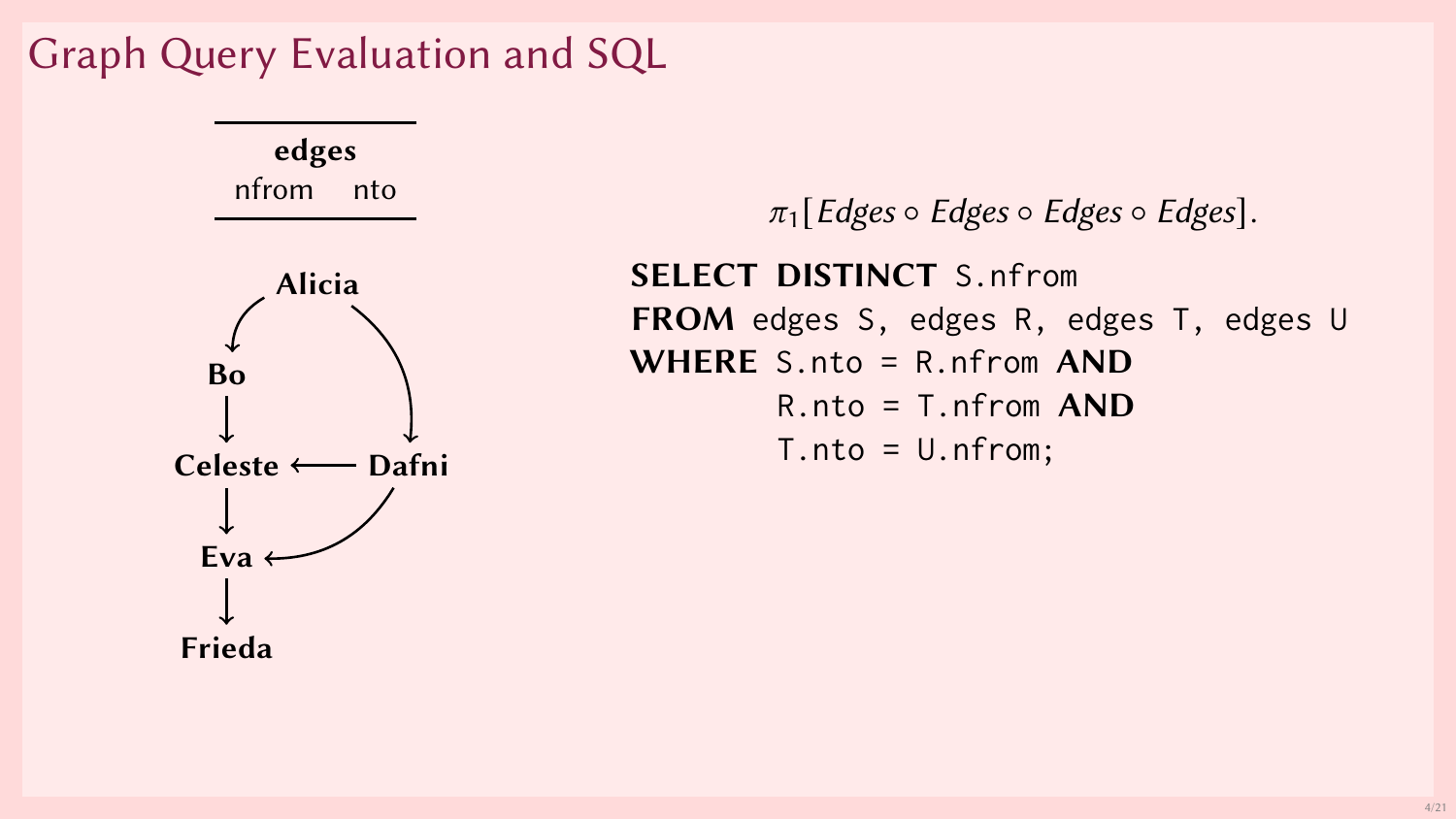

 $\pi_1$ [Edges  $\circ$  Edges  $\circ$  Edges]. SELECT DISTINCT S.nfrom FROM edges S, edges R, edges T, edges U WHERE S.nto = R.nfrom AND  $R.nto = T.nfrom AND$  $T.nto = U.nfrom;$ 

#### Cost of query plan

Depending on system ~  $O(|\text{edges}|^3) - O(|\text{edges}|^4)$ : Queries do not complete.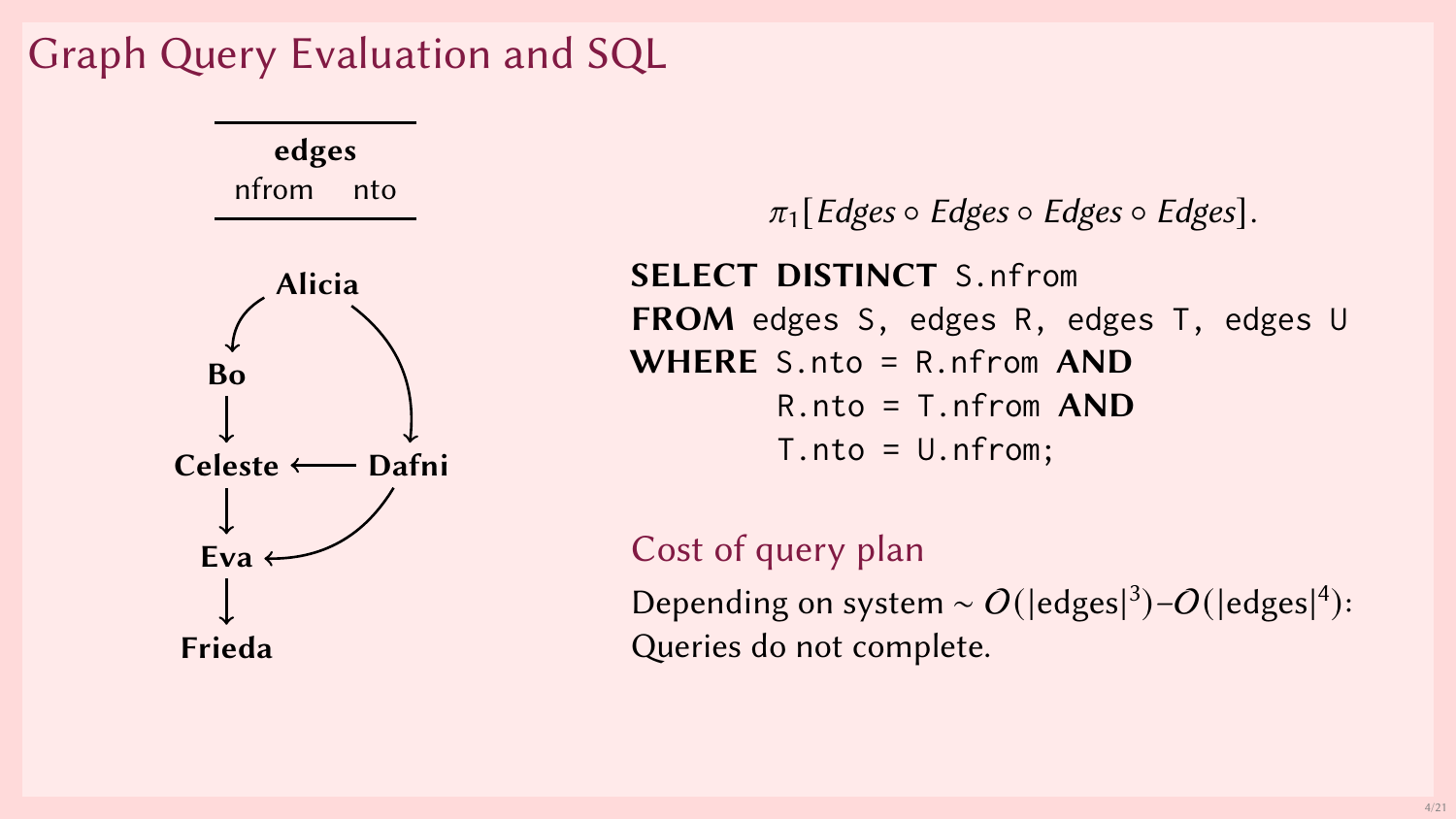

 $\pi_1$  [Edges  $\ltimes$  (Edges  $\ltimes$  (Edges  $\ltimes$  Edges))]. SELECT DISTINCT nfrom FROM edges WHERE nto IN ( SELECT nfrom FROM edges WHERE nto IN ( SELECT nfrom FROM edges WHERE nto IN ( SELECT nfrom FROM edges)));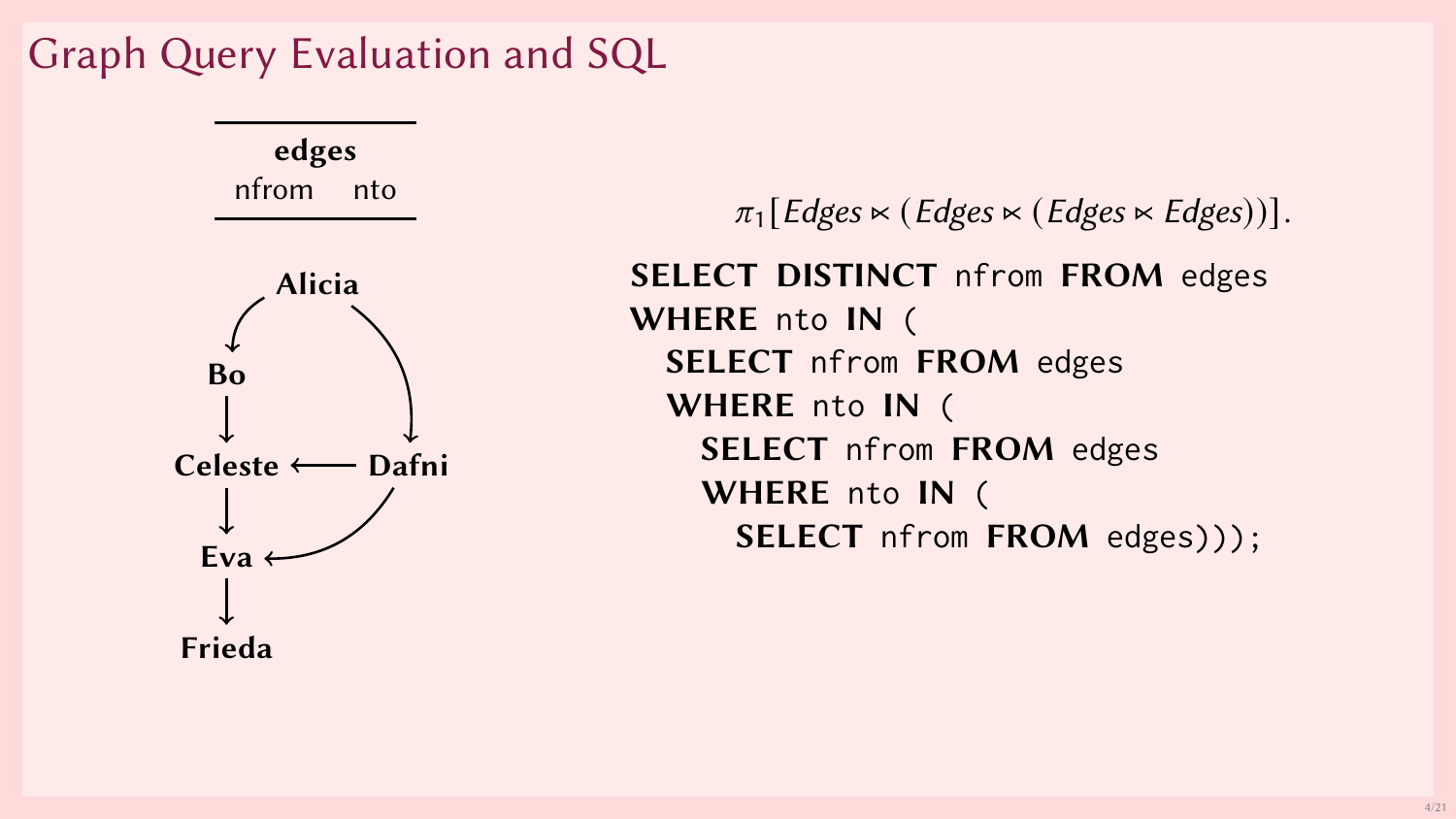

 $\pi_1$  [Edges  $\ltimes$  (Edges  $\ltimes$  (Edges  $\ltimes$  Edges))]. SELECT DISTINCT nfrom FROM edges WHERE nto IN ( SELECT nfrom FROM edges WHERE nto IN ( SELECT nfrom FROM edges WHERE nto IN ( SELECT nfrom FROM edges)));

Cost of query plan  $\sim$  O(|edges|): 90 ms with 75,000 edges.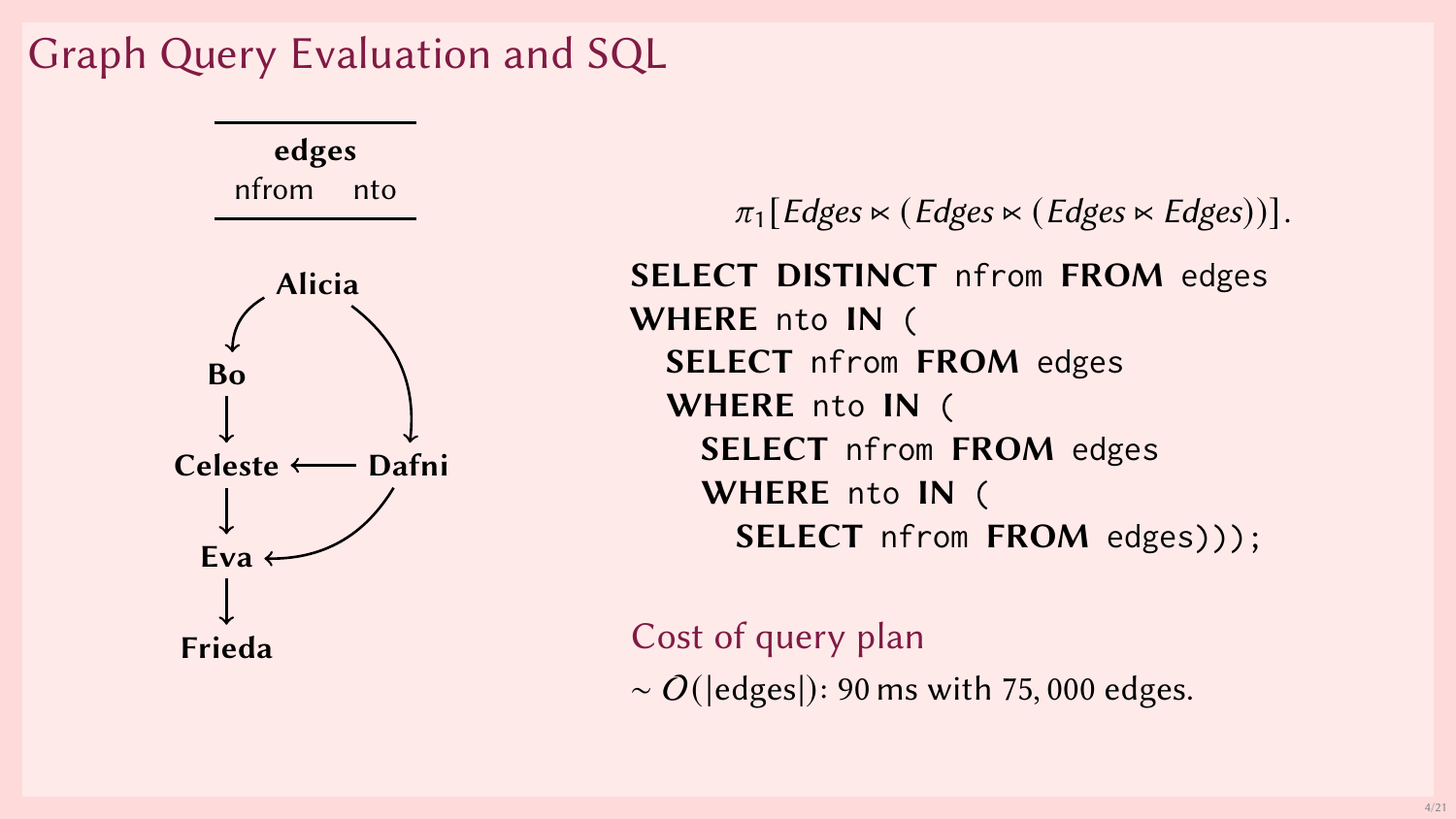# Semi-Join Rewriting for SQL

#### Challenges

- $\blacktriangleright$  From binary to *n*-ary relations.
- $\blacktriangleright$  From set semantics to multiset semantics.
- ▶ More operations (e.g., aggregation).

#### **Opportunities**

- $\blacktriangleright$  Constants and selections.
- ▶ Keys and primary keys.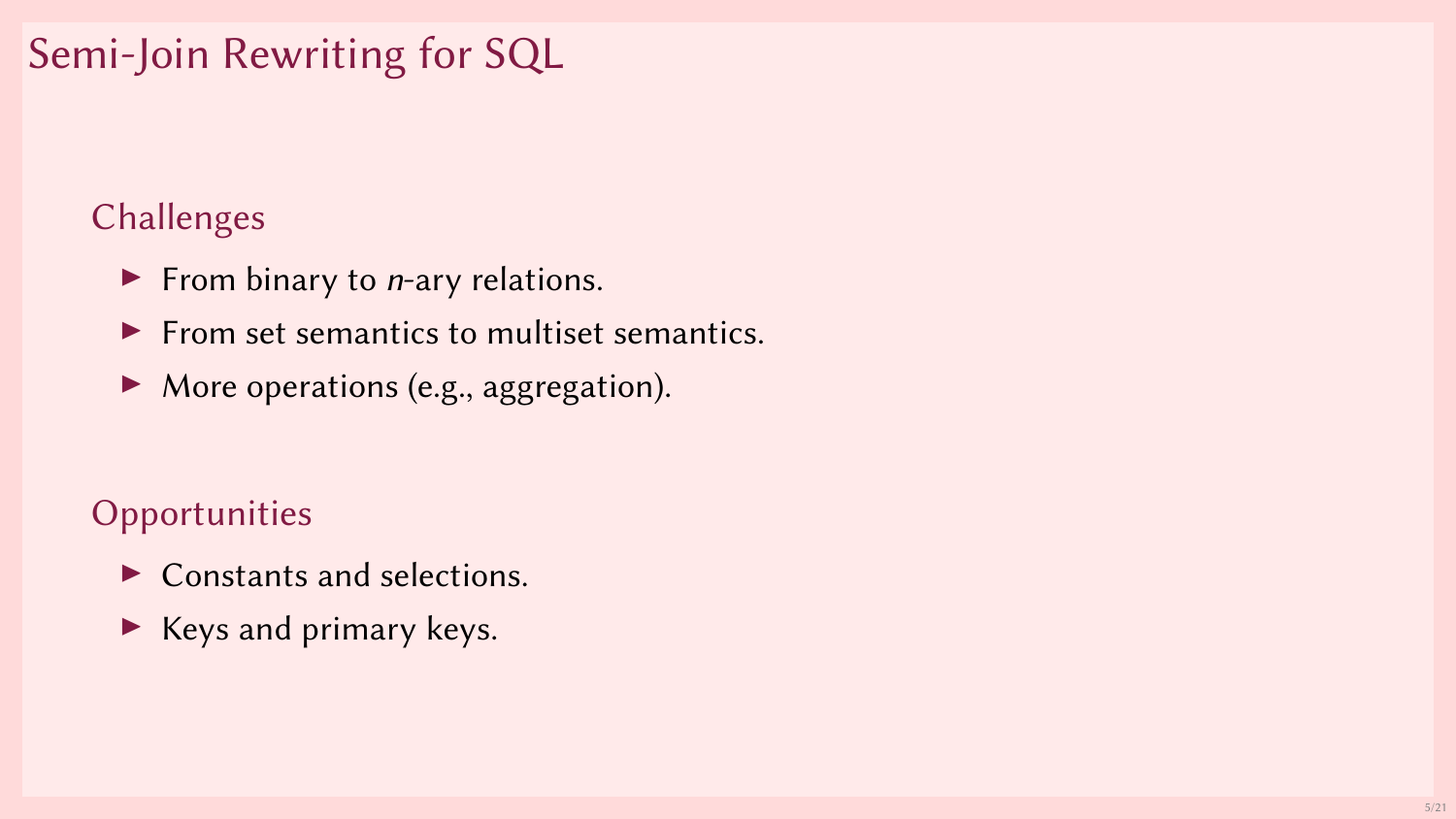```
An SQL-Based Example
```

```
Original query
SELECT DISTINCT C.cname, P.type
FROM customer C, bought B, product P
WHERE C.cname = B.cname AND B.pname = P.pname ANDP.type = 'food';
```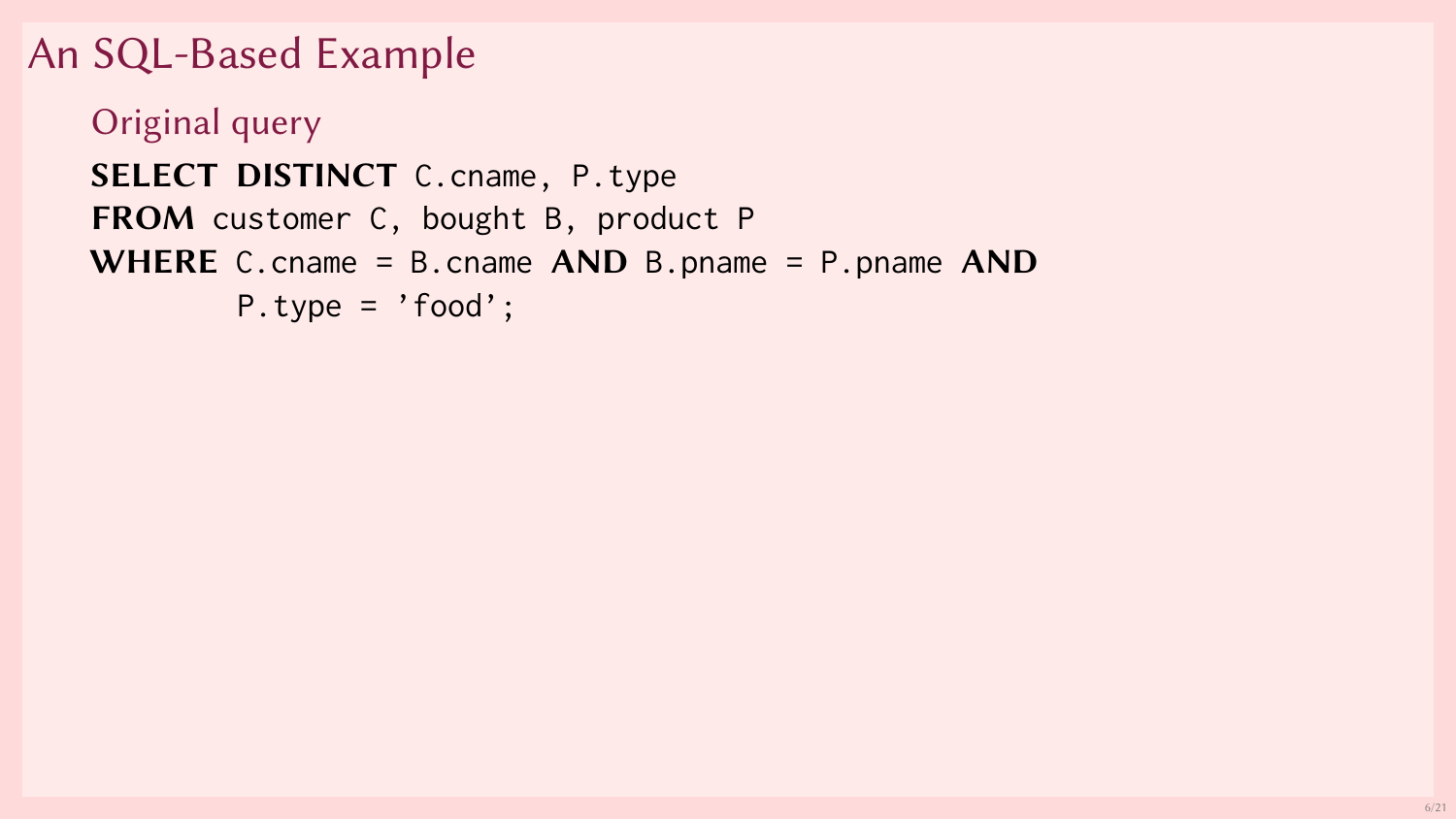### An SQL-Based Example

```
Original query
SELECT DISTINCT C.cname, P.type
FROM customer C, bought B, product P
WHERE C.cname = B.cname AND B.pname = P.pname ANDP.type = 'food':
```
Rewritten query SELECT cname, 'food' AS type FROM customer WHERE cname IN ( SELECT cname FROM bought WHERE pname IN ( **SELECT** pname FROM product WHERE type =  $'$ food'));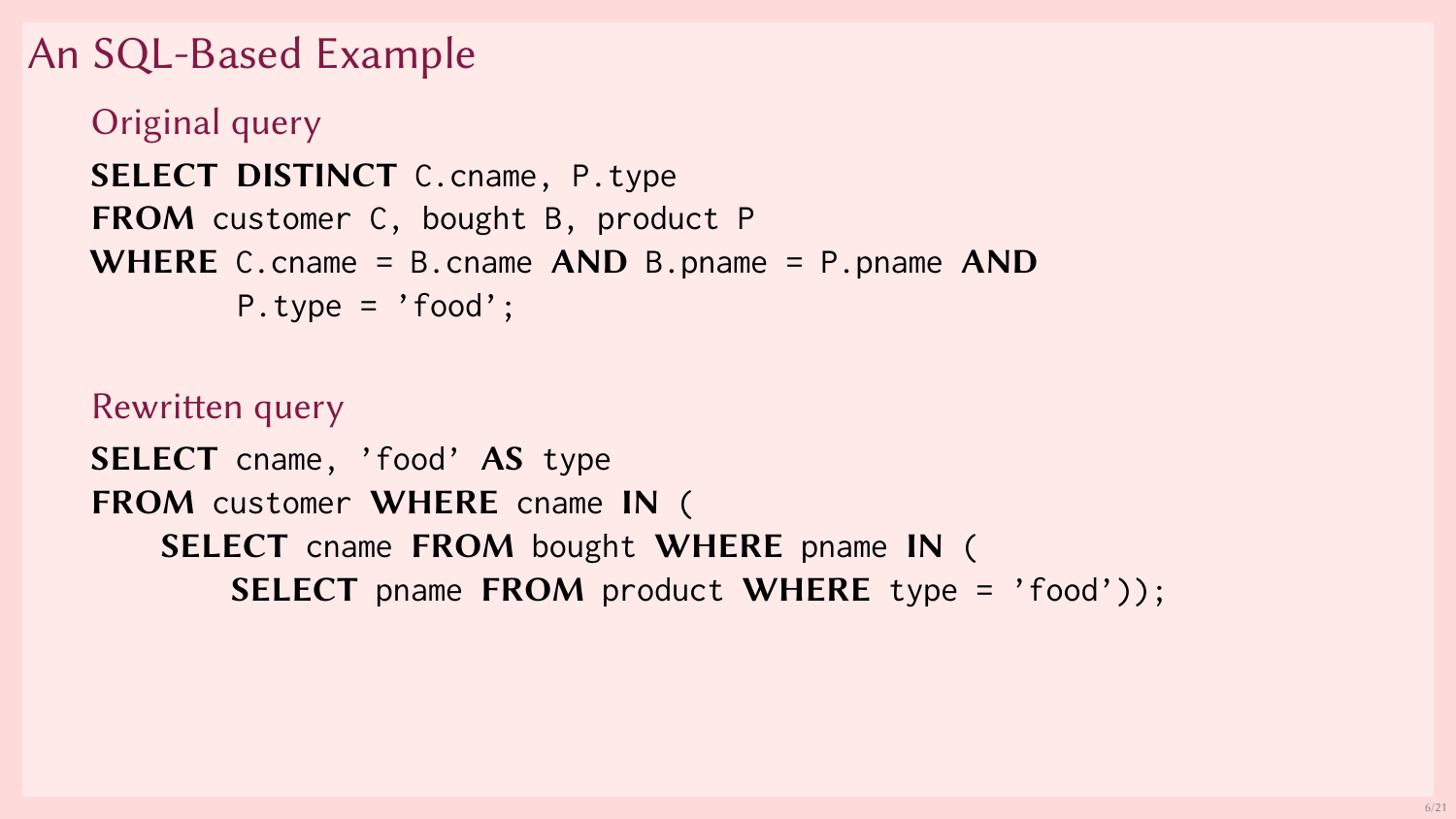## An SQL-Based Example

```
Original query
SELECT DISTINCT C.cname, P.type
FROM customer C, bought B, product P
WHERE C.cname = B.cname AND B.pname = P.pname ANDP_{i} type = 'food':
```
Rewritten query SELECT cname, 'food' AS type FROM customer WHERE cname IN ( SELECT cname FROM bought WHERE pname IN ( **SELECT** pname FROM product WHERE type =  $'$ food'));

#### Rewrite result

Performance gain of at-least 15%. (Instance with 500 customers, 24 077 products, and 100 000 records in Bought).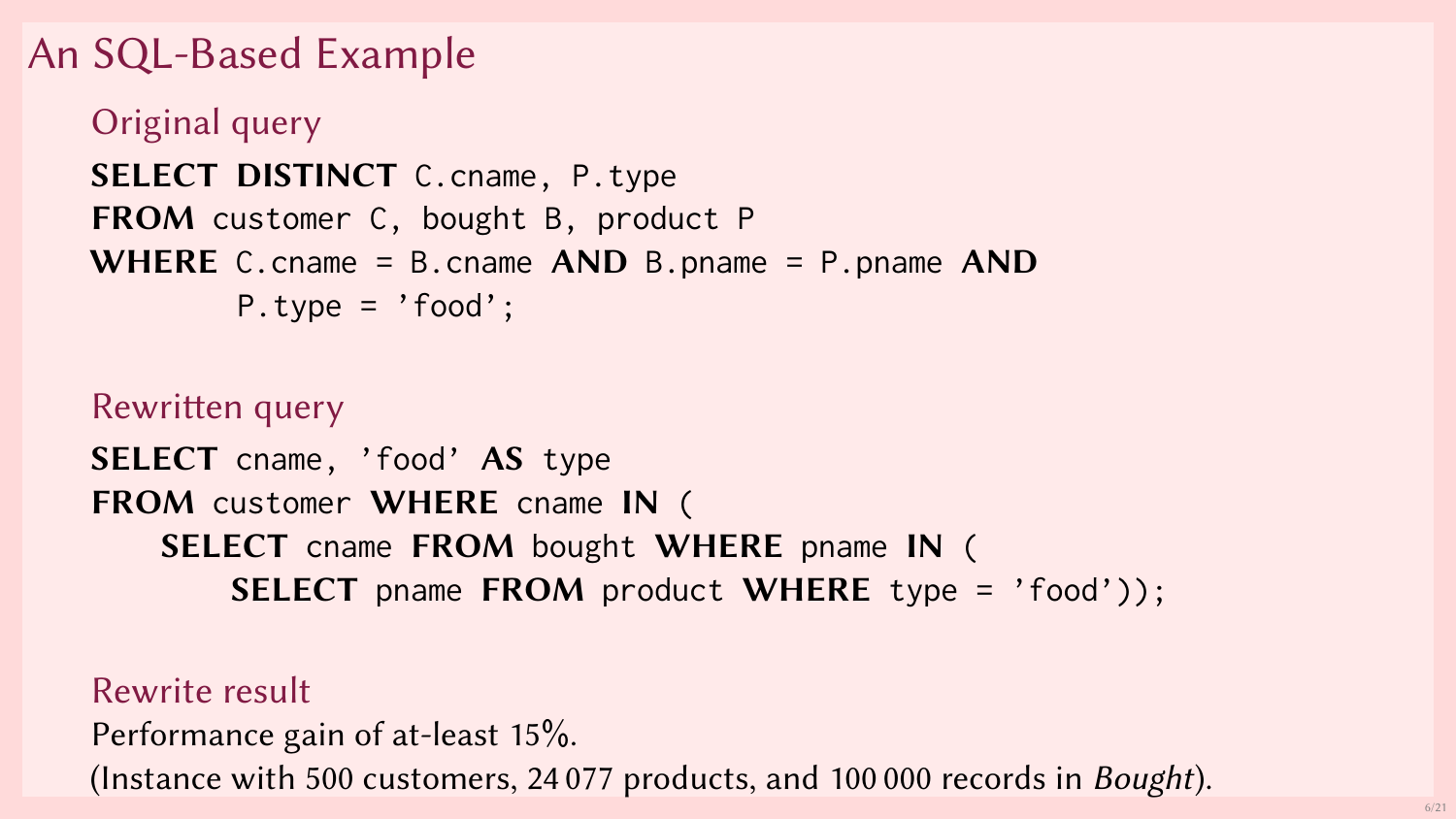# A Formalization of the Multiset Relational Algebra

| Customer   |     |        | Product  |  |            | <b>Bought</b> |       |  |  |
|------------|-----|--------|----------|--|------------|---------------|-------|--|--|
| cname      | age | pname  | type     |  | cname      | pname         | price |  |  |
| Alice      | 19  | apple  | food     |  | Alice      | apple         | 0.35  |  |  |
| <b>Bob</b> | 20  | apple  | fruit    |  | Alice      | apple         | 0.35  |  |  |
| Eve        | 21  | banana | fruit    |  | <b>Bob</b> | apple         | 0.45  |  |  |
|            |     | car    | non-food |  | <b>Bob</b> | banana        | 0.50  |  |  |
|            |     |        |          |  | Eve        | car           | 10000 |  |  |

 $\triangleright$  A tuple t over names A is a function mapping names to values:

 $t' = \{ \text{name} \mapsto \text{Alice}, \text{name} \mapsto \text{apple}, \text{price} \mapsto \emptyset.35 \}.$ 

 $\blacktriangleright$  A relation (over A) is a set of tuples (over A).

A multiset relation  $\tau_{\mathscr{R}}$  is a function mapping each tuple in relation  $\mathscr{R}$  to a count:

 $\tau_{Bought}(t') = 2.$ 

▶ A *database instance* **3** maps each relation name into a multiset relation.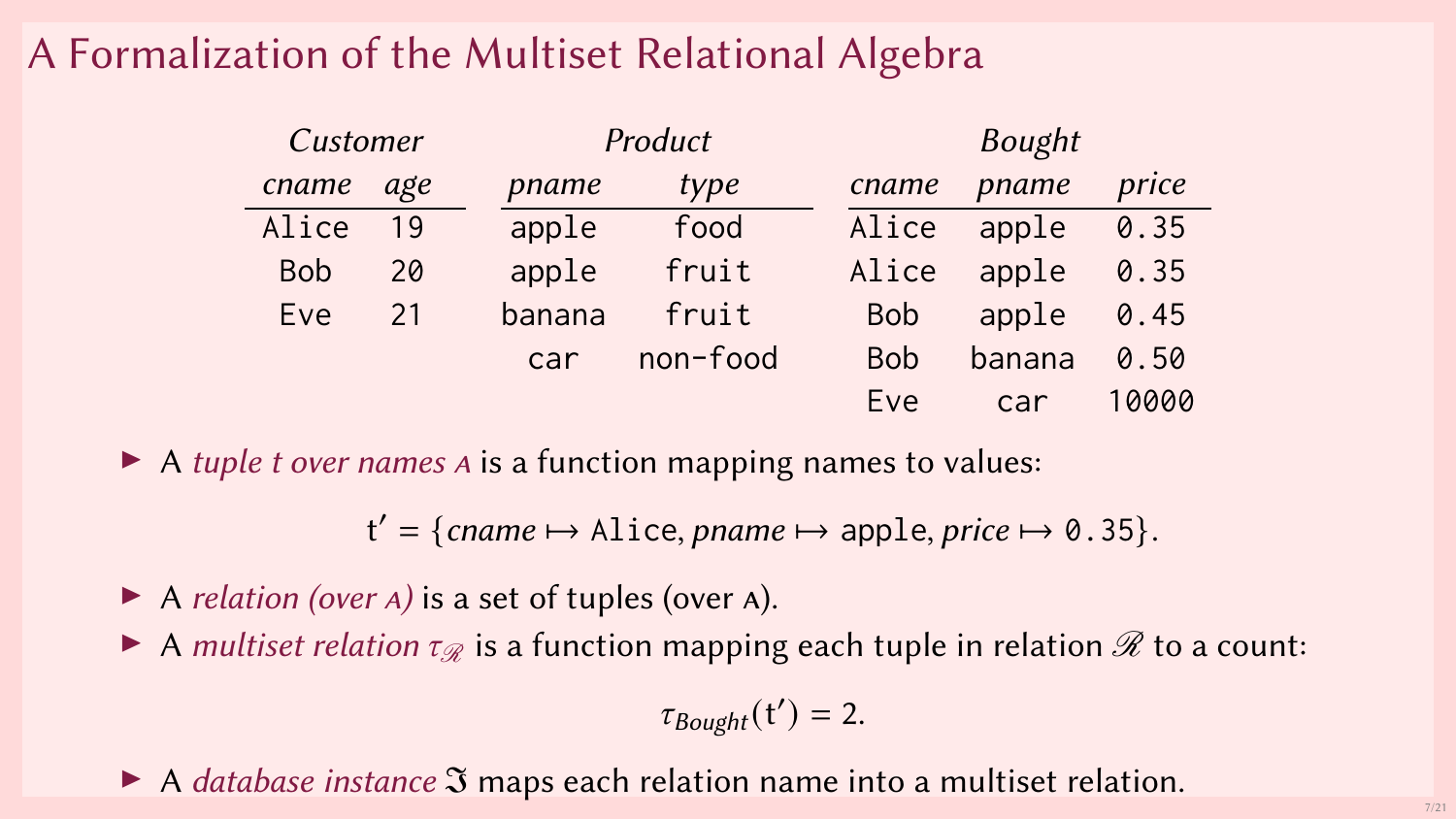### The Standard Multiset Relational Algebra We write  $\lbrack\!\lbrack e\rbrack\!\rbrack$ <sub>3</sub> to denote the evaluation of e on instance 3.

Multiset relation  $[[R]]_{\gamma} = \Im(R)$  with R a relation name.

Selection  $\[\vec{\sigma}_F(e)\]_{\mathfrak{N}} = \{(t : n) \mid (t : n) \in [e]\]_{\mathfrak{N}} \wedge (t \text{ satisfies } E)\}.$ 

Projection  $[\![\pi_{\mathbf{B}}(e)]\!]_{\mathfrak{B}} = \{(t|_{\mathbf{B}} : \text{count}(t|_{\mathbf{B}}, e)) \mid t \in [\![e]\!]_{\mathfrak{B}}\}$  with count $(t|_B, e) = \sum_{((s:m) \in [e]]_{\mathfrak{D}} \wedge (s \equiv_b t)} m$ .

Renaming  $[\![\dot{\rho}_f(e)]\!]$  $\mathfrak{F} = \{(\text{rename}(\mathfrak{t}, f) : m) \mid (\mathfrak{t} : m) \in [\![e]\!]$  $\mathfrak{F}$  with rename(t, f) = {f(a)  $\mapsto$  t(a) | a  $\in$  S(e;  $\mathfrak{D}$ )}.

Deduplication  $\|\delta(e)\|_{\mathfrak{A}} = \{(t:1) \mid (t:n) \in \|e\|_{\mathfrak{A}}\}.$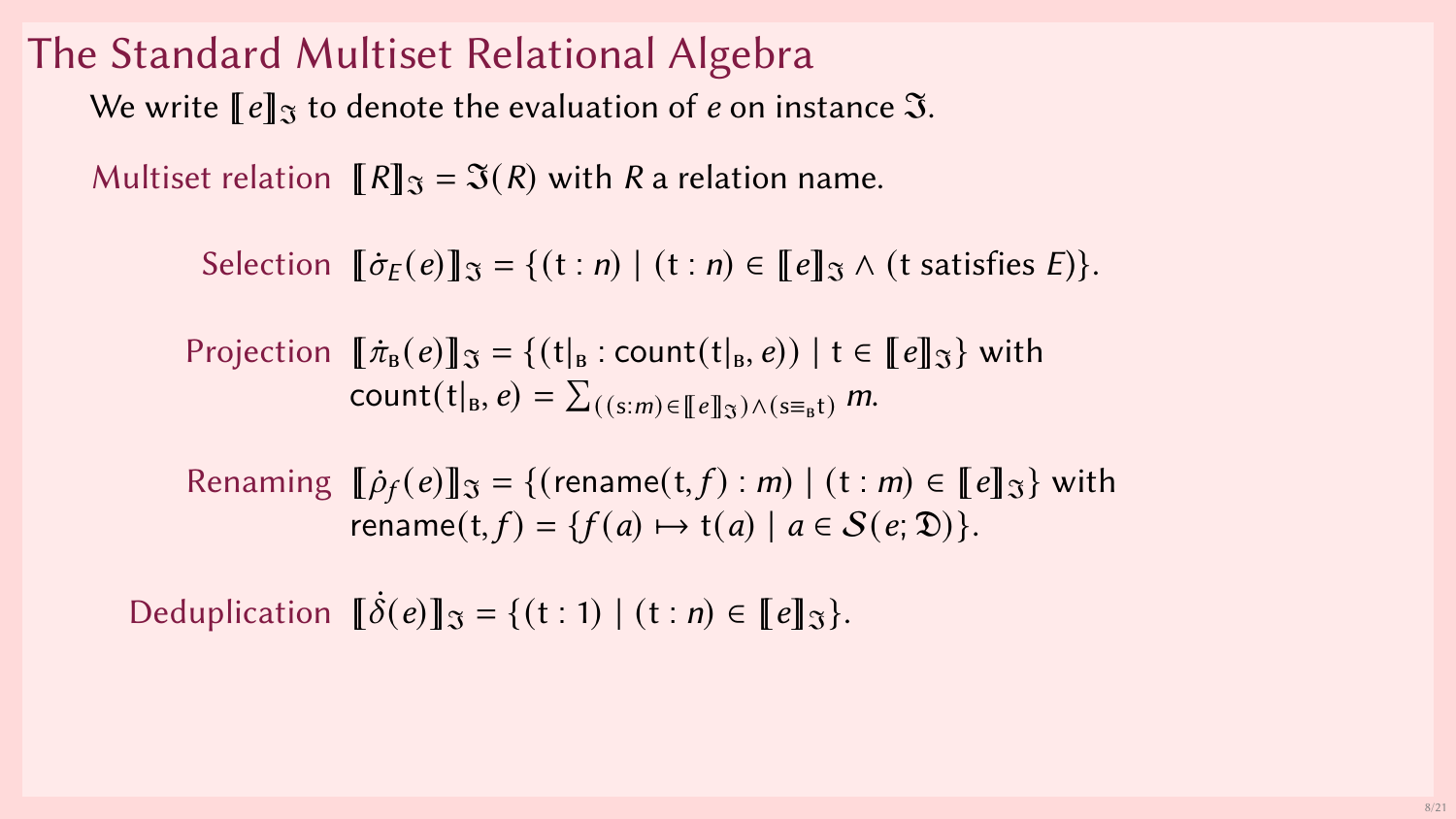# The Standard Multiset Relational Algebra

We write  $\llbracket e \rrbracket$ <sup>3</sup> to denote the evaluation of *e* on instance 3.

Union, intersection, and difference

$$
[\![e_1 \cup e_2]\!]_{\mathfrak{I}} = \{ (t : n_1 + n_2) \mid (t : n_1) \in [\![e_1]\!]_{\mathfrak{I}} \land (t : n_2) \in [\![e_2]\!]_{\mathfrak{I}} \} \cup \{ (t : n) \mid (t : n) \in [\![e_1]\!]_{\mathfrak{I}} \land t \notin [\![e_2]\!]_{\mathfrak{I}} \} \cup \{ (t : n) \mid t \notin [\![e_1]\!]_{\mathfrak{I}} \land (t : n) \in [\![e_2]\!]_{\mathfrak{I}} \} ; \n[\![e_1 \cap e_2]\!]_{\mathfrak{I}} = \{ (t : \min(n_1, n_2)) \mid (t : n_1) \in [\![e_1]\!]_{\mathfrak{I}} \land (t : n_2) \in [\![e_2]\!]_{\mathfrak{I}} \} ; \n[\![e_1 - e_2]\!]_{\mathfrak{I}} = \{ (t : n) \mid (t : n) \in [\![e_1]\!]_{\mathfrak{I}} \land t \notin [\![e_2]\!]_{\mathfrak{I}} \} \cup \n\{ (t : n_1 - n_2) \mid (n_1 > n_2) \land (t : n_1) \in [\![e_1]\!]_{\mathfrak{I}} \land (t : n_2) \in [\![e_2]\!]_{\mathfrak{I}} \} .
$$

 $\theta$ -join and natural join

$$
\begin{aligned} [e_1 \bowtie_E e_2]_{\mathfrak{I}} &= \{ (\mathbf{t}_1 \cdot \mathbf{t}_2 : n_1 \cdot n_2) \mid (\mathbf{t}_1 : n_1) \in [\![ e_1 ]\!]_{\mathfrak{I}} \land (\mathbf{t}_2 : n_2) \in [\![ e_2 ]\!]_{\mathfrak{I}} \land \\ & \mathbf{t}_1 \equiv_{\mathcal{S}(e_1; \mathfrak{D}) \cap \mathcal{S}(e_2; \mathfrak{D})} \mathbf{t}_2 \land (\mathbf{t}_1 \cdot \mathbf{t}_2 \text{ satisfies } E) \}; \\ [e_1 \bowtie e_2]_{\mathfrak{I}} &= [\![ e_1 \bowtie_\emptyset e_2 ]\!]_{\mathfrak{I}} \end{aligned}
$$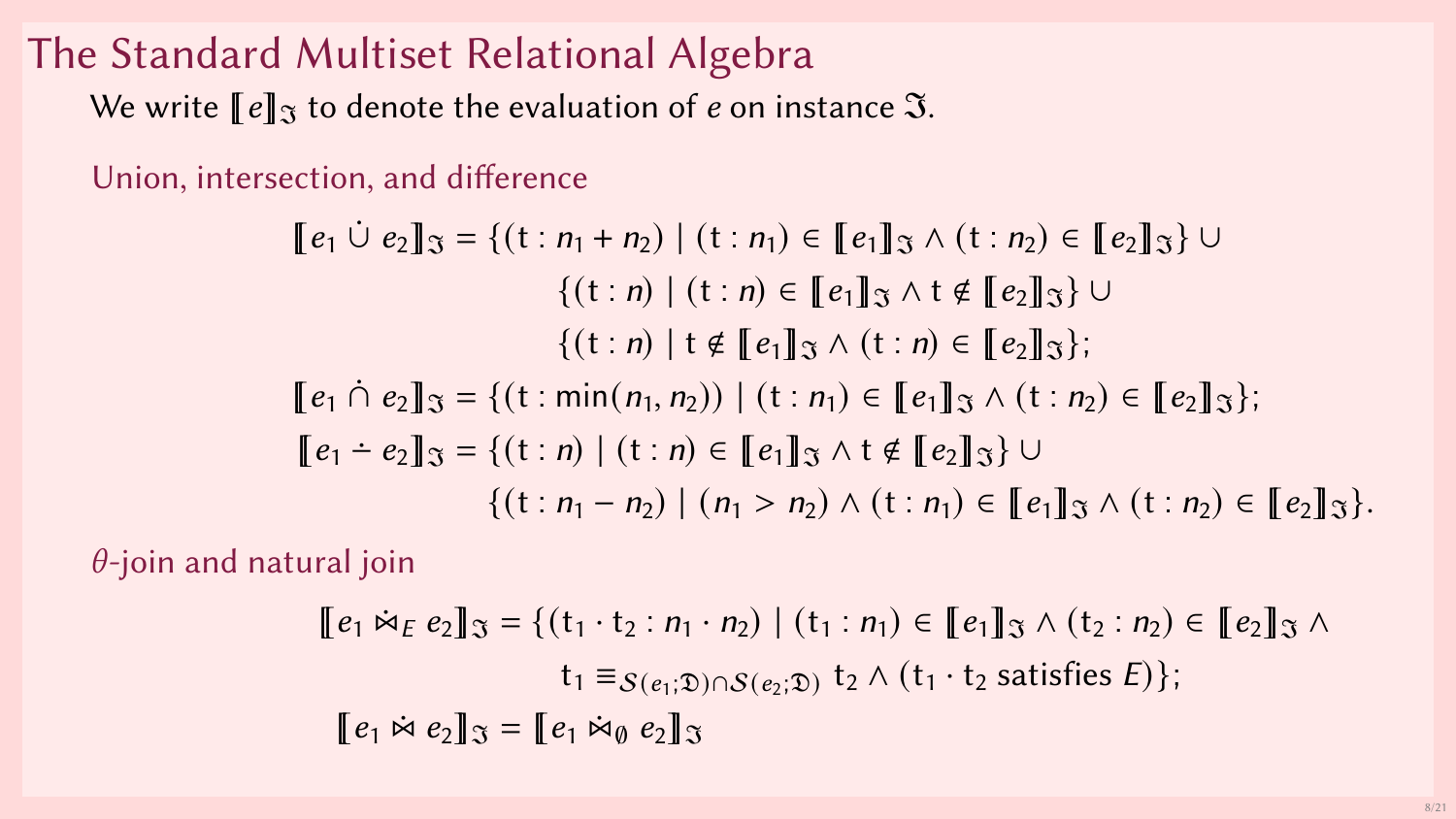## The Standard Multiset Relational Algebra – Example

| Customer   |     |        | Product  |  |            | <b>Bought</b> |       |  |  |
|------------|-----|--------|----------|--|------------|---------------|-------|--|--|
| cname      | age | pname  | type     |  | cname      | pname         | price |  |  |
| Alice      | 19  | apple  | food     |  | Alice      | apple         | 0.35  |  |  |
| <b>Bob</b> | 20  | apple  | fruit    |  | Alice      | apple         | 0.35  |  |  |
| Eve        | 21  | banana | fruit    |  | <b>Bob</b> | apple         | 0.45  |  |  |
|            |     | car    | non-food |  | <b>Bob</b> | banana        | 0.50  |  |  |
|            |     |        |          |  | Eve        | car           | 10000 |  |  |

The query

 $e = \dot{\pi}_{\text{age}}(\dot{\sigma}_{\text{type}=non-food}(Customer \approx Bought \approx Product))$ 

returns the ages of people that bought non-food products. We have:

 $[ [e]$ <sub>3</sub> = {(age  $\mapsto$  21 : 1)}.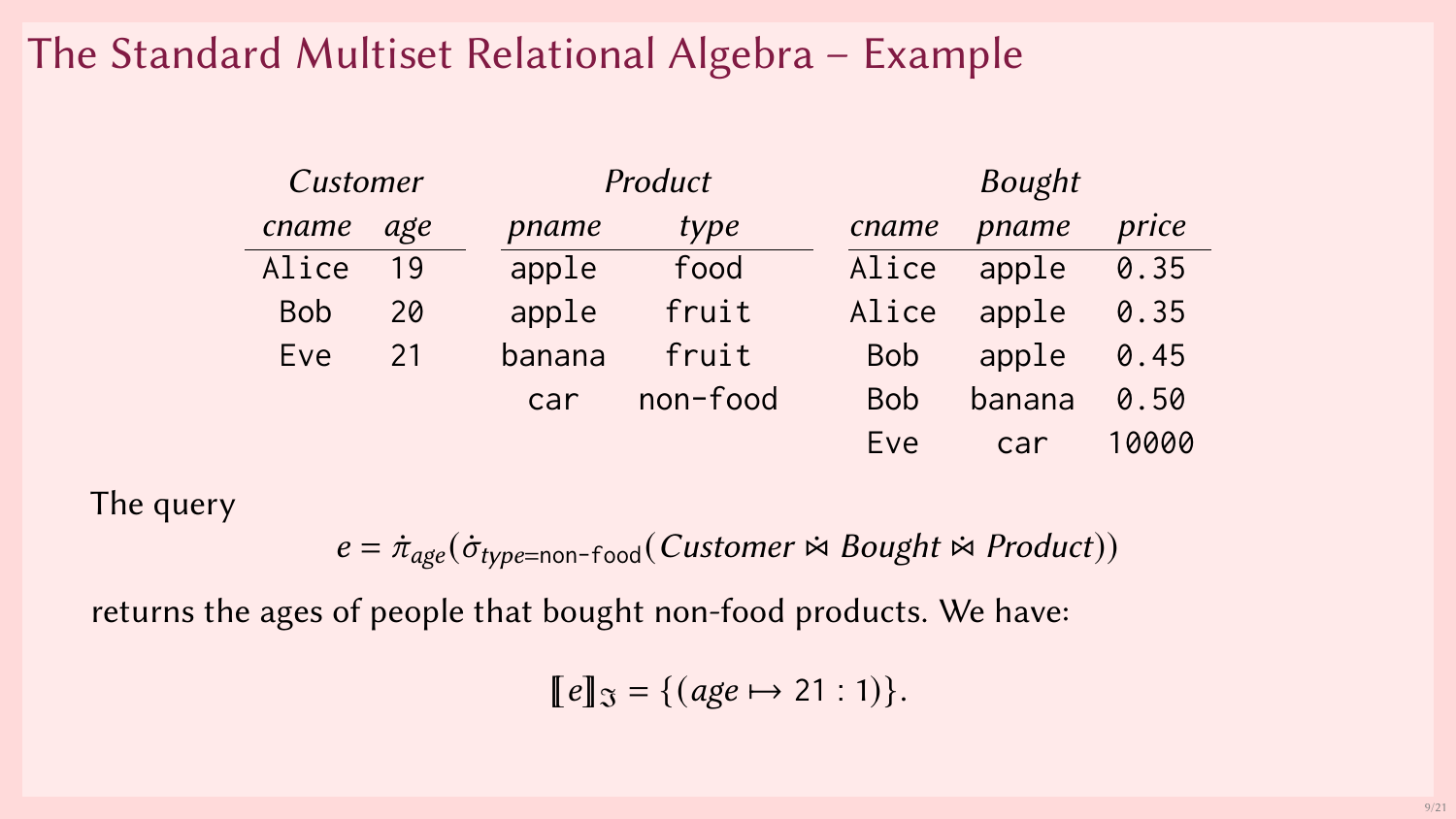### The Standard Multiset Relational Algebra – Example

| Customer   |     |        | Product  |  |            | <b>Bought</b> |       |  |  |
|------------|-----|--------|----------|--|------------|---------------|-------|--|--|
| cname      | age | pname  | type     |  | cname      | pname         | price |  |  |
| Alice      | 19  | apple  | food     |  | Alice      | apple         | 0.35  |  |  |
| <b>Bob</b> | 20  | apple  | fruit    |  | Alice      | apple         | 0.35  |  |  |
| Eve        | 21  | banana | fruit    |  | <b>Bob</b> | apple         | 0.45  |  |  |
|            |     | car    | non-food |  | <b>Bob</b> | banana        | 0.50  |  |  |
|            |     |        |          |  | Eve        | car           | 10000 |  |  |

The query

 $e = \dot{\pi}_{\text{age}}(\dot{\sigma}_{\text{type}=\text{food}}(Customer \approx Bought \approx Product))$ 

returns the ages of people that bought non-food products. We have:

 $[ [e'] ]$ <sub>3</sub> = {(age  $\mapsto$  19 : 2), (age  $\mapsto$  20 : 1)}.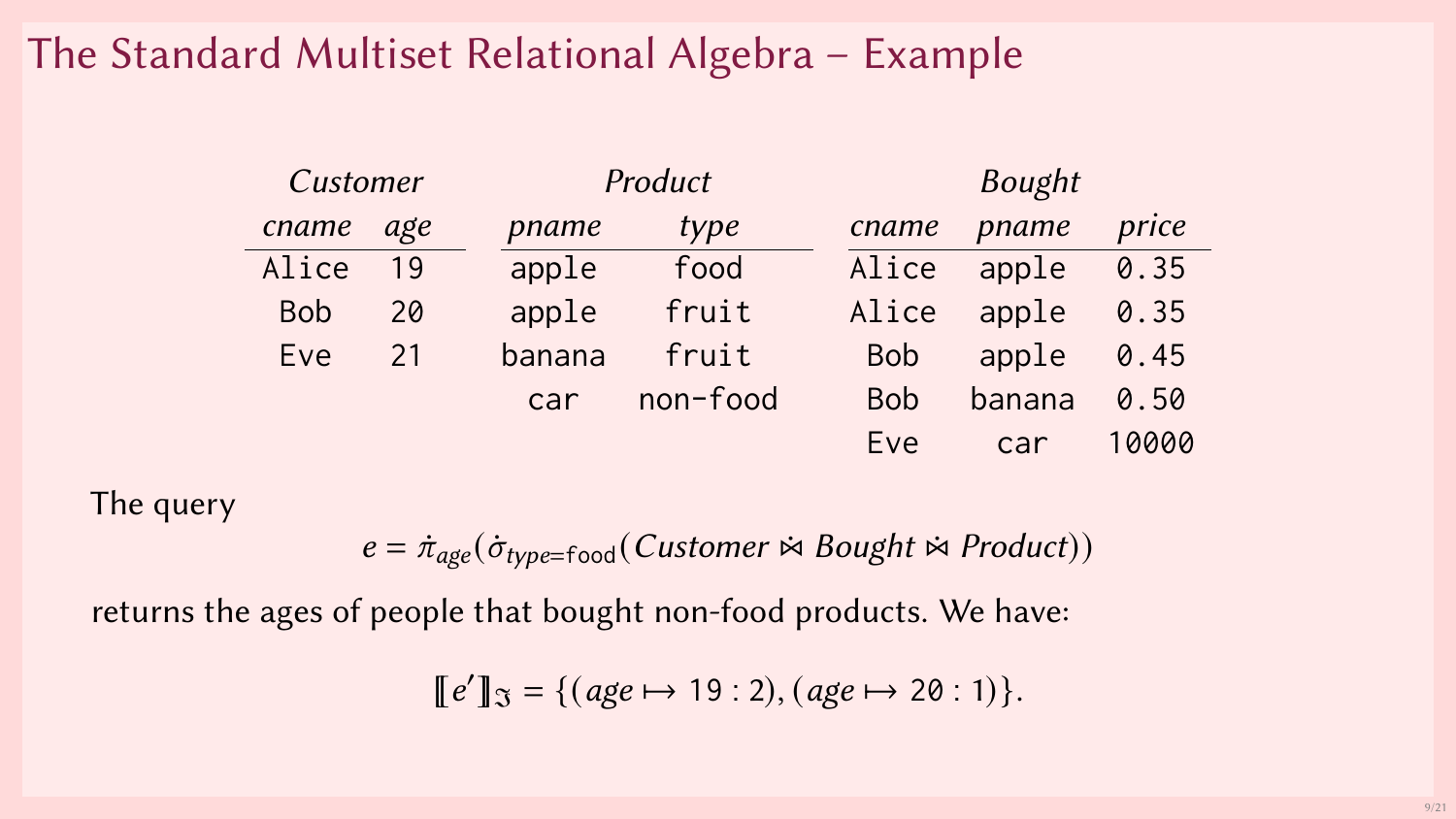## The Extended Multiset Relational Algebra

 $\theta$ -semi-join and semi-join

$$
\begin{aligned} [\![e_1 \ltimes_E e_2]\!]_{\mathfrak{I}} &= \{ (\mathbf{t}_1 : n_1) \mid (\mathbf{t}_1 : n_1) \in [\![e_1]\!]_{\mathfrak{I}} \land \exists \mathbf{t}_2 \ (\mathbf{t}_2 \in [\![e_2]\!]_{\mathfrak{I}} \land \\ &\mathbf{t}_1 \equiv_{\mathcal{S}(e_1; \mathfrak{D}) \cap \mathcal{S}(e_2; \mathfrak{D})} \mathbf{t}_2 \land (\mathbf{t}_1 \cdot \mathbf{t}_2 \text{ satisfies } E)) \}; \\ [\![e_1 \ltimes e_2]\!]_{\mathfrak{I}} &= [\![e_1 \ltimes_E e_2]\!]_{\mathfrak{I}}. \end{aligned}
$$

Attribute introduction

$$
\llbracket i_f(e) \rrbracket_{\mathfrak{I}} = \{(t \cdot \{B \mapsto \text{value}(t, x) \mid (b := x) \in f\} : m) \mid (t : m) \in \llbracket e \rrbracket_{\mathfrak{I}} \}
$$
 with value(t, x) = t(x) if x is an attribute and value(t, x) = x otherwise.

Max-union

$$
\llbracket e_1 \perp e_2 \rrbracket_{\mathfrak{I}} = \{ (t : \max(n_1, n_2)) \mid (t : n_1) \in \llbracket e_1 \rrbracket_{\mathfrak{I}} \land (t : n_2) \in \llbracket e_2 \rrbracket_{\mathfrak{I}} \} \cup \n\{ (t : n) \mid (t : n) \in \llbracket e_1 \rrbracket_{\mathfrak{I}} \land t \notin \llbracket e_2 \rrbracket_{\mathfrak{I}} \} \cup \n\{ (t : n) \mid t \notin \llbracket e_1 \rrbracket_{\mathfrak{I}} \land (t : n) \in \llbracket e_2 \rrbracket_{\mathfrak{I}} \}.
$$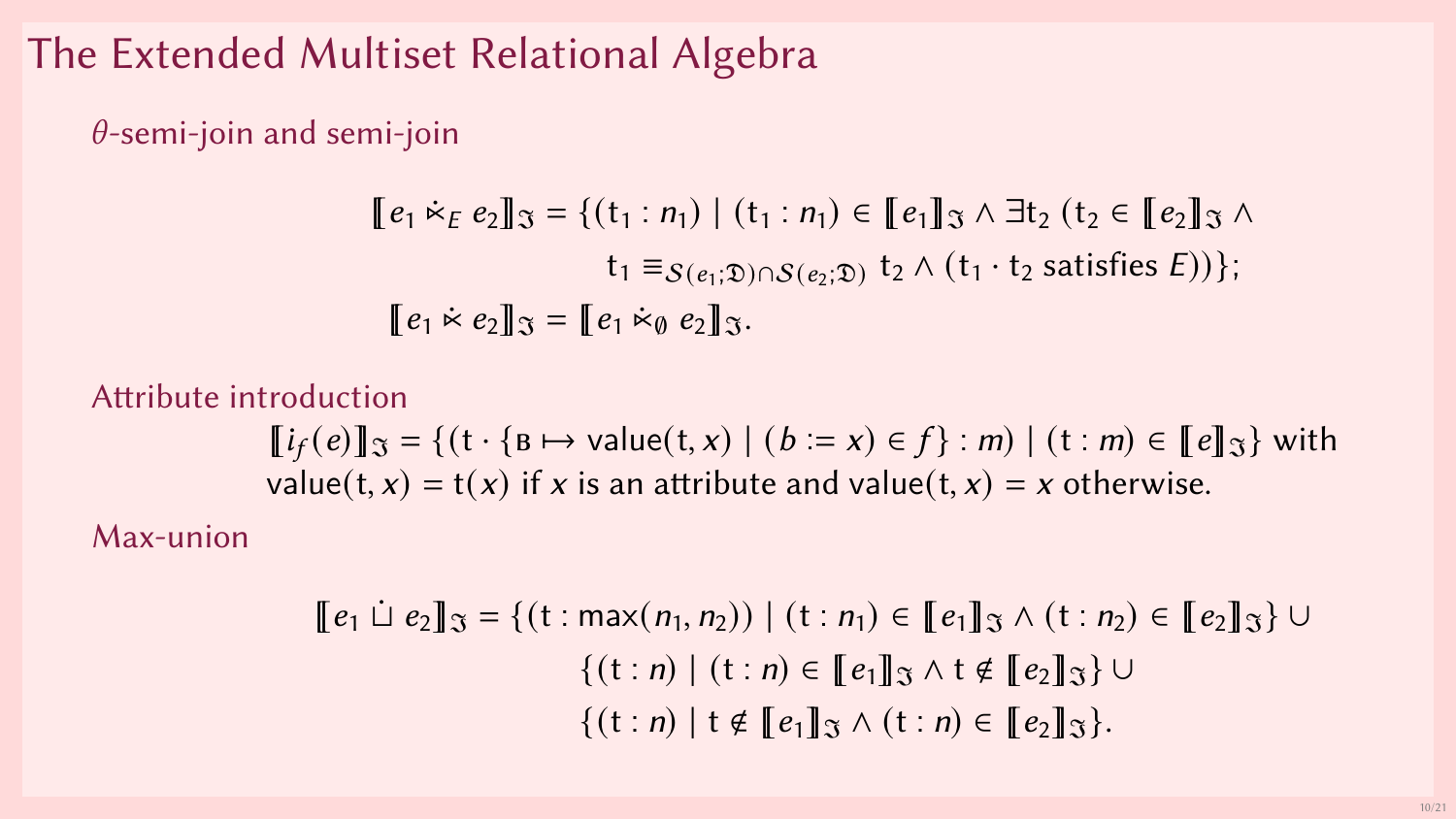### The Extended Multiset Relational Algebra – Example

| Customer   |     |        | Product  |  |            | <b>Bought</b> |       |  |  |
|------------|-----|--------|----------|--|------------|---------------|-------|--|--|
| cname      | age | pname  | type     |  | cname      | pname         | price |  |  |
| Alice      | 19  | apple  | food     |  | Alice      | apple         | 0.35  |  |  |
| <b>Bob</b> | 20  | apple  | fruit    |  | Alice      | apple         | 0.35  |  |  |
| Eve        | 21  | banana | fruit    |  | <b>Bob</b> | apple         | 0.45  |  |  |
|            |     | car    | non-food |  | <b>Bob</b> | banana        | 0.50  |  |  |
|            |     |        |          |  | Eve        | car           | 10000 |  |  |

The query

 $e = \dot{\delta}(\dot{\pi}_{age}(\dot{\sigma}_{type=food}(Customer \approx Bought \approx Product)))$ 

is equivalent to

$$
\dot{\delta}(\dot{\pi}_{\text{age}}(\text{Customer} \times (\text{Bought} \times_{\text{type}=\text{food}} \text{Product}))).
$$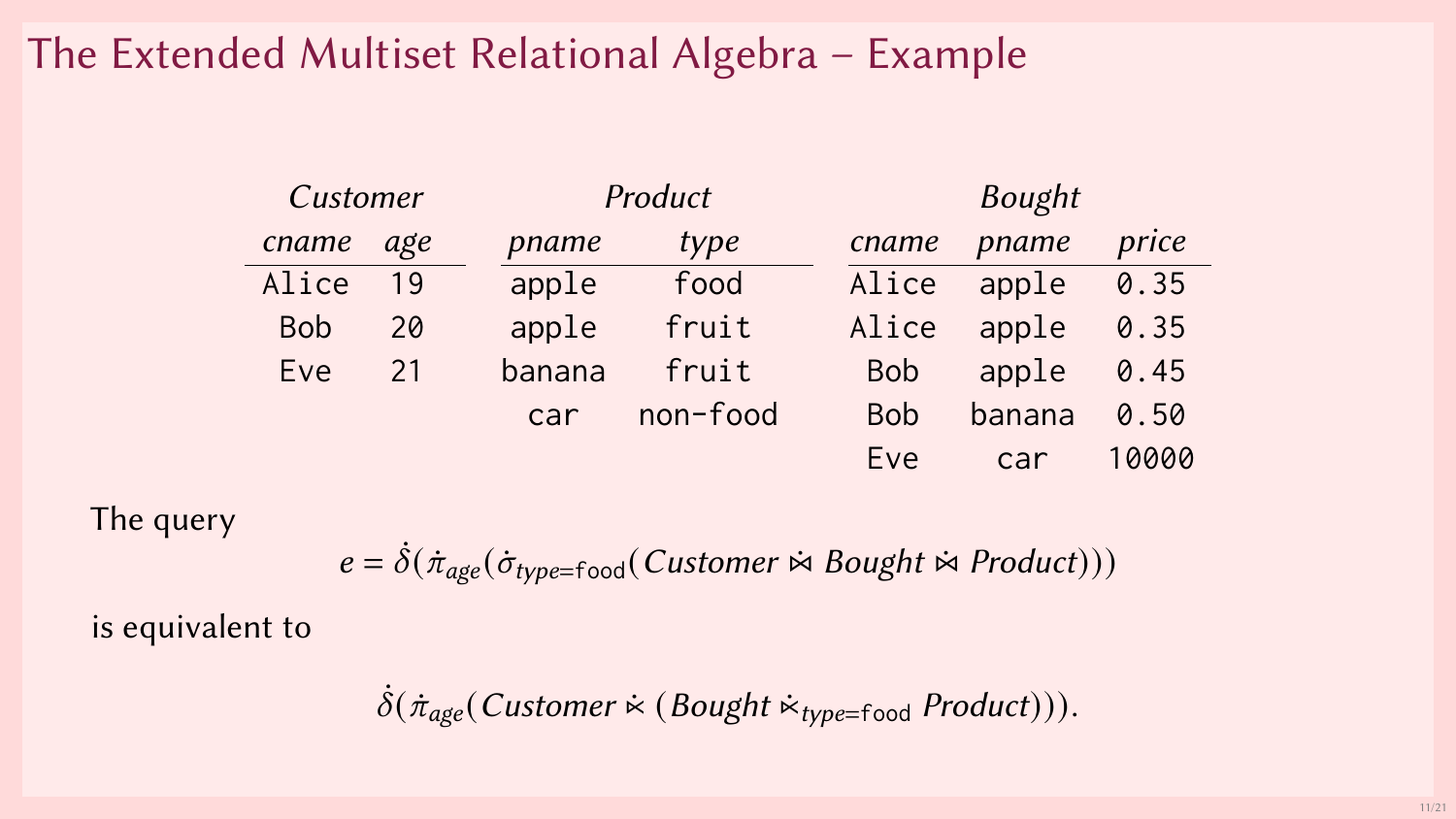## The Extended Multiset Relational Algebra – Example

| Customer   |     |        | Product  |            |            | <b>Bought</b> |       |  |  |
|------------|-----|--------|----------|------------|------------|---------------|-------|--|--|
| cname      | age | pname  | type     |            | cname      | pname         | price |  |  |
| Alice      | 19  | apple  | food     |            | Alice      | apple         | 0.35  |  |  |
| <b>Bob</b> | 20  | apple  | fruit    |            | Alice      | apple         | 0.35  |  |  |
| Eve        | 21  | banana | fruit    |            | <b>Bob</b> | apple         | 0.45  |  |  |
|            |     | car    | non-food | <b>Bob</b> |            | banana        | 0.50  |  |  |
|            |     |        |          |            | Eve        | car           | 10000 |  |  |

The query

 $e = \dot{\delta}(\dot{\pi}_{\text{cname},type}(\dot{\sigma}_{type=food}(Customer \approx Bought \approx Product)))$ 

is equivalent to

 $i_{type:=food}(\pi_{cname}(Customer \times (Bought \times_{type=food} Product))).$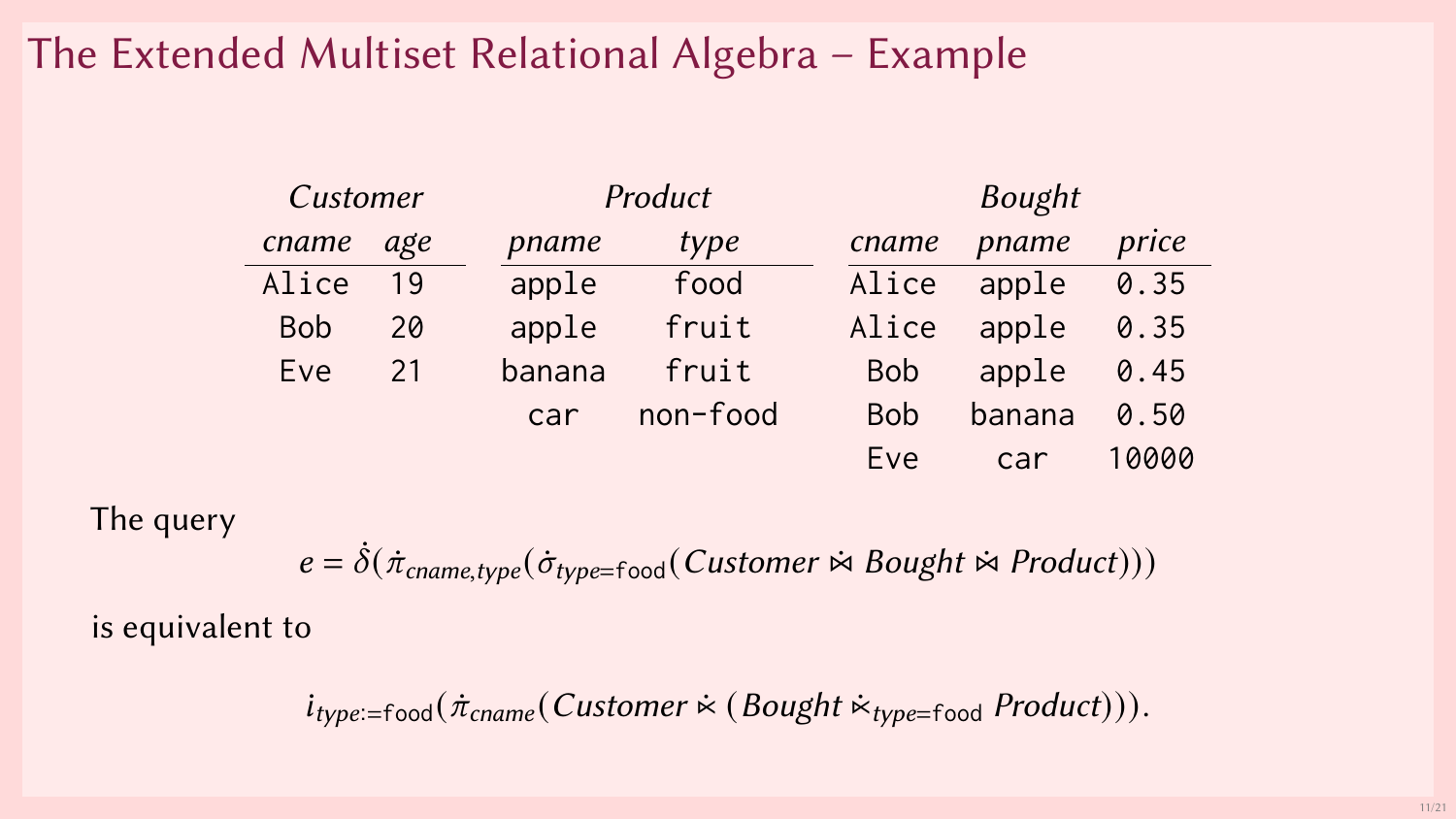# Query Rewriting

### Question Can we rewrite

$$
\dot{\delta}(\dot{\pi}_{\text{age}}(\dot{\sigma}_{\text{type}=\text{food}}(\text{Customer} \Join \text{Bought} \Join \text{Product})))
$$

into

 $\dot{\delta}(\dot{\pi}_{\text{age}}(\text{Customer} \times (\text{Bought} \times_{\text{type}=\text{food}} \text{Product})))$ ?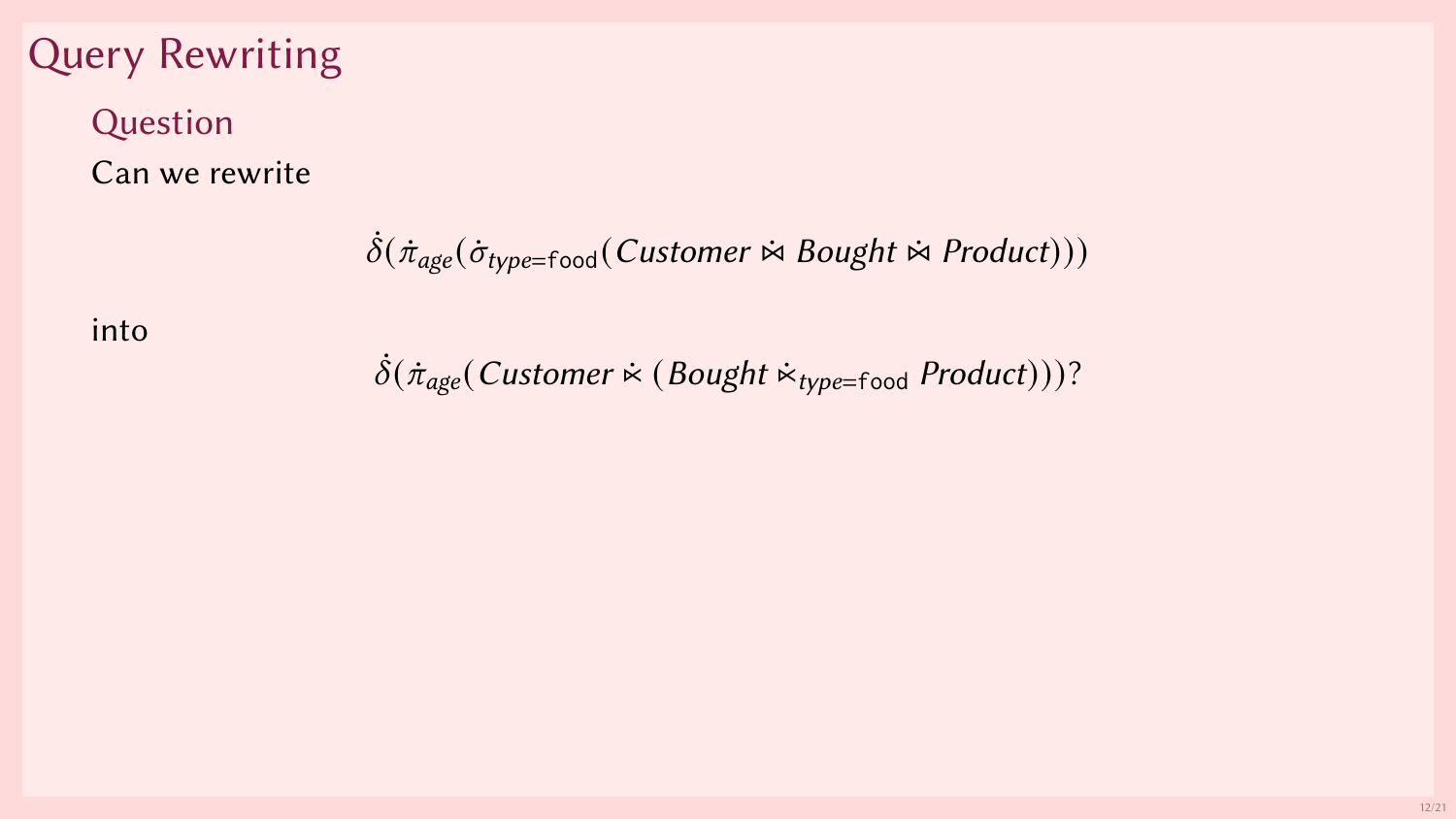# Query Rewriting

### Question Can we rewrite

$$
\dot{\delta}(\dot{\pi}_{\text{age}}(\dot{\sigma}_{\text{type}=\text{food}}(\text{Customer} \Join \text{Bought} \Join \text{Product})))
$$

#### into

 $\delta(\dot{\pi}_{\text{age}}(\text{Customer} \times (\text{Bought} \times_{\text{type}=\text{food}} \text{Product})))$ ?

# Consider Bought  $\dot{\bowtie}_{type=food}$  Product The query

Bought  $\dot{w}_{type=food}$  Product

is not equivalent to

Bought  $\dot{\kappa}_{type=food}$  Product

but they do produce the same values for the attributes from Bought.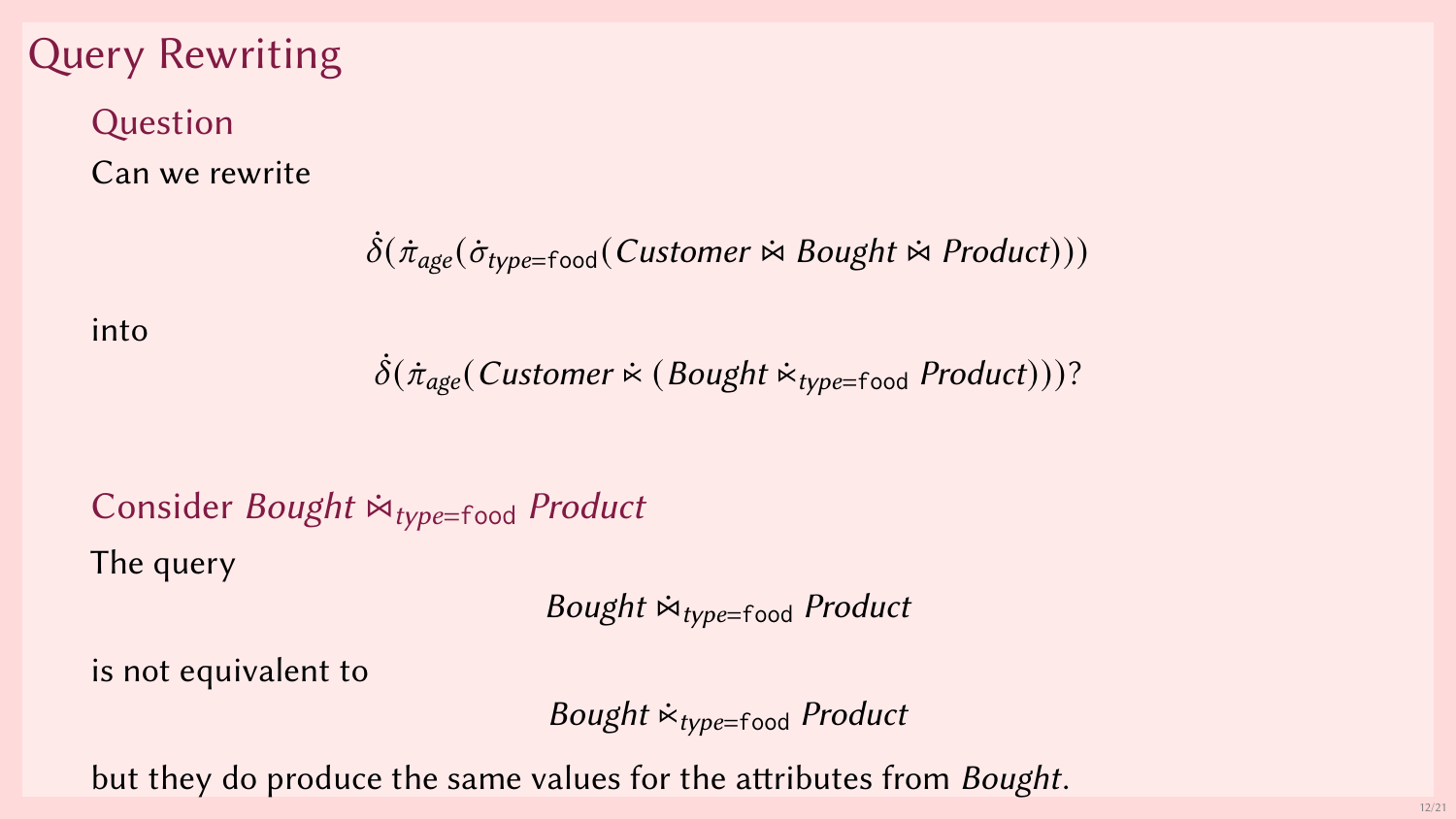Definition We say that  $e_1$  and  $e_2$  are

strong-equivalent (denoted by  $e_1 \doteq e_2$ ), if we have  $[\![e_1]\!]$  $\mathfrak{F} = [\![e_2]\!]$  $\mathfrak{F}$  for all instances  $\mathfrak{F}$ ;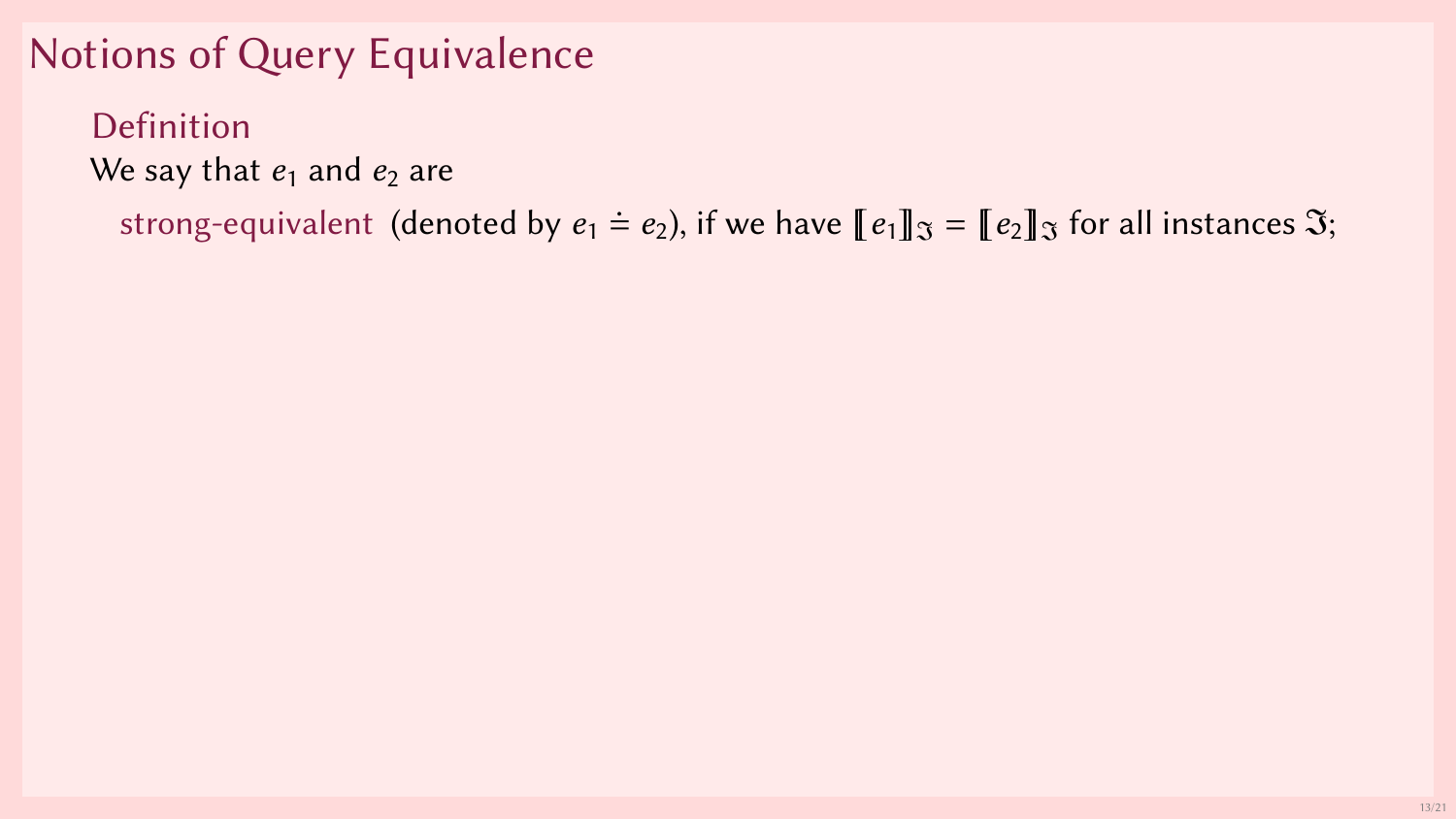#### Definition We say that  $e_1$  and  $e_2$  are

strong-equivalent (denoted by  $e_1 \doteq e_2$ ), if we have  $\llbracket e_1 \rrbracket_{\Im} = \llbracket e_2 \rrbracket_{\Im}$  for all instances  $\Im$ ; strong-b-equivalent (denoted by  $e_1 \doteq_B e_2$ ) if  $\dot{\pi}_B (e_1) \doteq \dot{\pi}_B (e_2)$ ;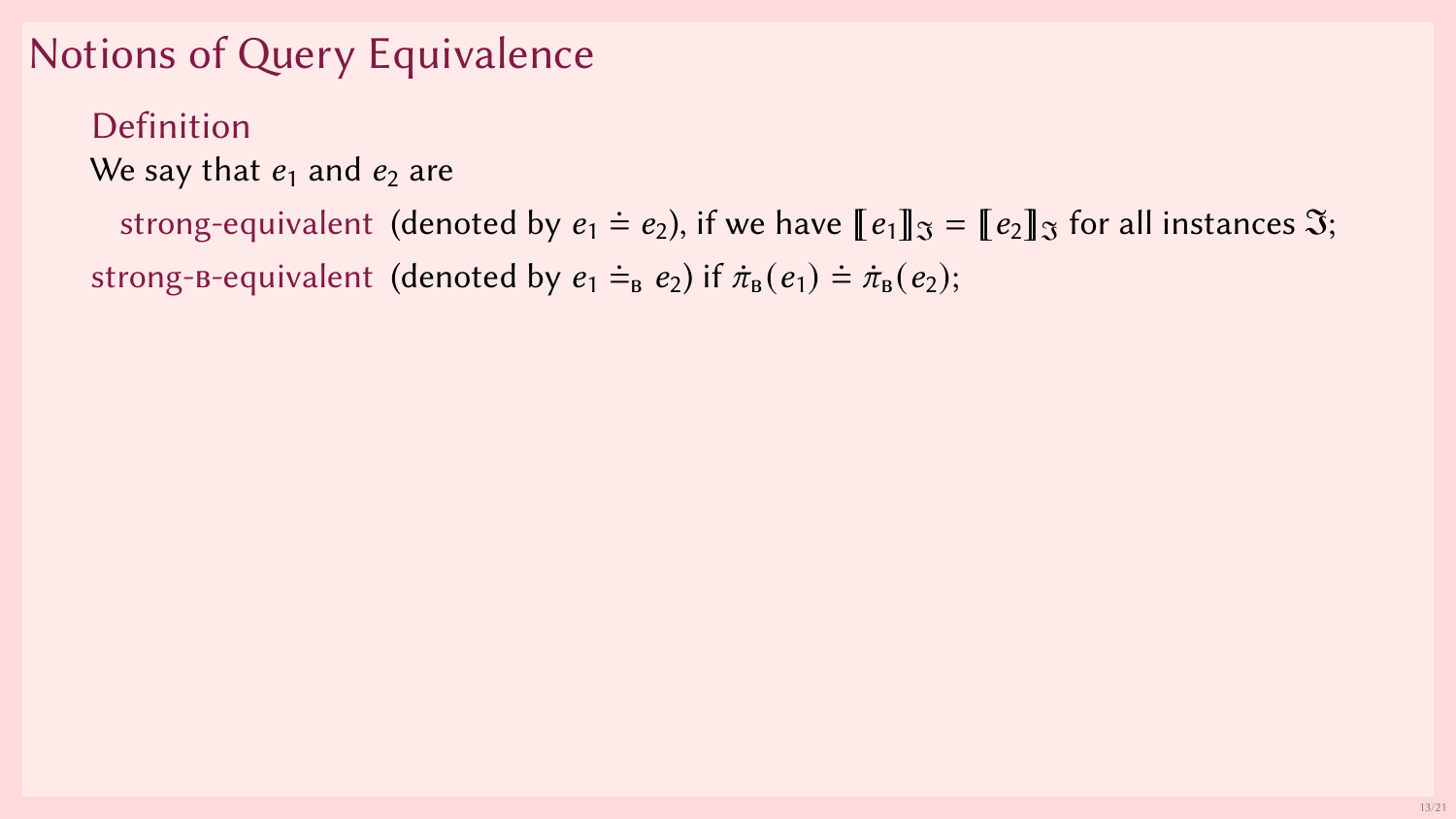Definition We say that  $e_1$  and  $e_2$  are

strong-equivalent (denoted by  $e_1 \doteq e_2$ ), if we have  $\llbracket e_1 \rrbracket_{\Im} = \llbracket e_2 \rrbracket_{\Im}$  for all instances  $\Im$ ; strong-b-equivalent (denoted by  $e_1 \doteq_B e_2$ ) if  $\dot{\pi}_B (e_1) \doteq \dot{\pi}_B (e_2);$ 

weak-equivalent (denoted by  $e_1 \stackrel{\sim}{=} e_2$ ) if  $\dot{\delta}(e_1) \stackrel{\sim}{=} \dot{\delta}(e_2)$ ; and weak-b-equivalent (denoted by  $e_1 \tilde{=} _{R} e_2$ ) if  $\dot{\pi}_{B} (e_1) \tilde{=} \dot{\pi}_{B} (e_2)$ .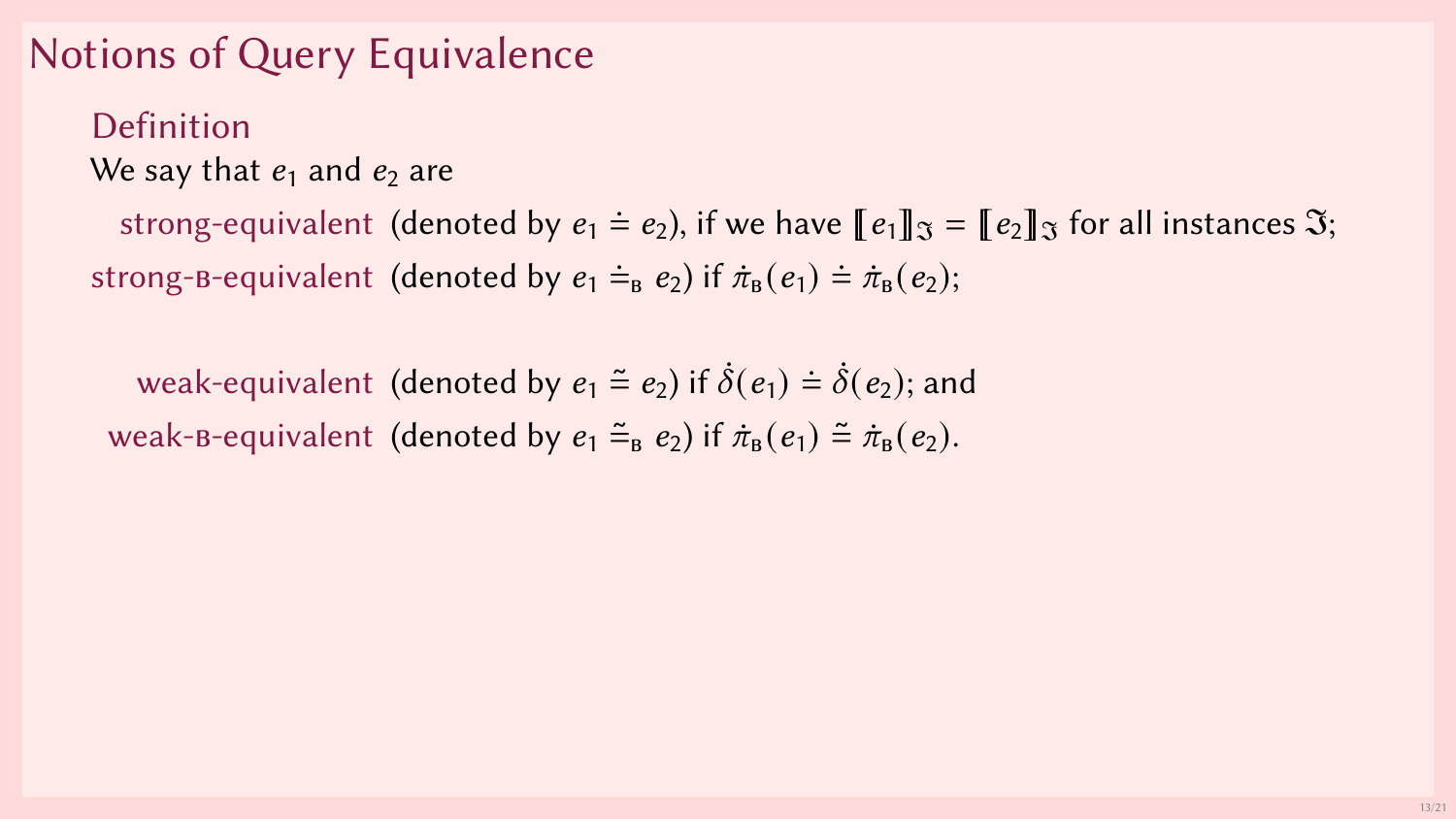Definition We say that  $e_1$  and  $e_2$  are

strong-equivalent (denoted by  $e_1 \doteq e_2$ ), if we have  $\llbracket e_1 \rrbracket_{\Im} = \llbracket e_2 \rrbracket_{\Im}$  for all instances  $\Im$ ; strong-b-equivalent (denoted by  $e_1 \doteq_B e_2$ ) if  $\dot{\pi}_B (e_1) \doteq \dot{\pi}_B (e_2);$ 

weak-equivalent (denoted by  $e_1 \equiv e_2$ ) if  $\dot{\delta}(e_1) \doteq \dot{\delta}(e_2)$ ; and weak-b-equivalent (denoted by  $e_1 \stackrel{\sim}{=} \kappa_1 e_2$ ) if  $\dot{\pi}_B (e_1) \stackrel{\sim}{=} \dot{\pi}_B (e_2)$ .

#### Example

 $\dot{\sigma}_{type=food}$  (Bought  $\dot{\bowtie}$  Product)  $\dot{=}$  Bought  $\dot{\bowtie}_{type=food}$  Product.

Bought  $\dot{\bowtie}_{type=food}$  Product  $\tilde{=}$ {cname} Bought  $\dot{\bowtie}_{type=food}$  Product.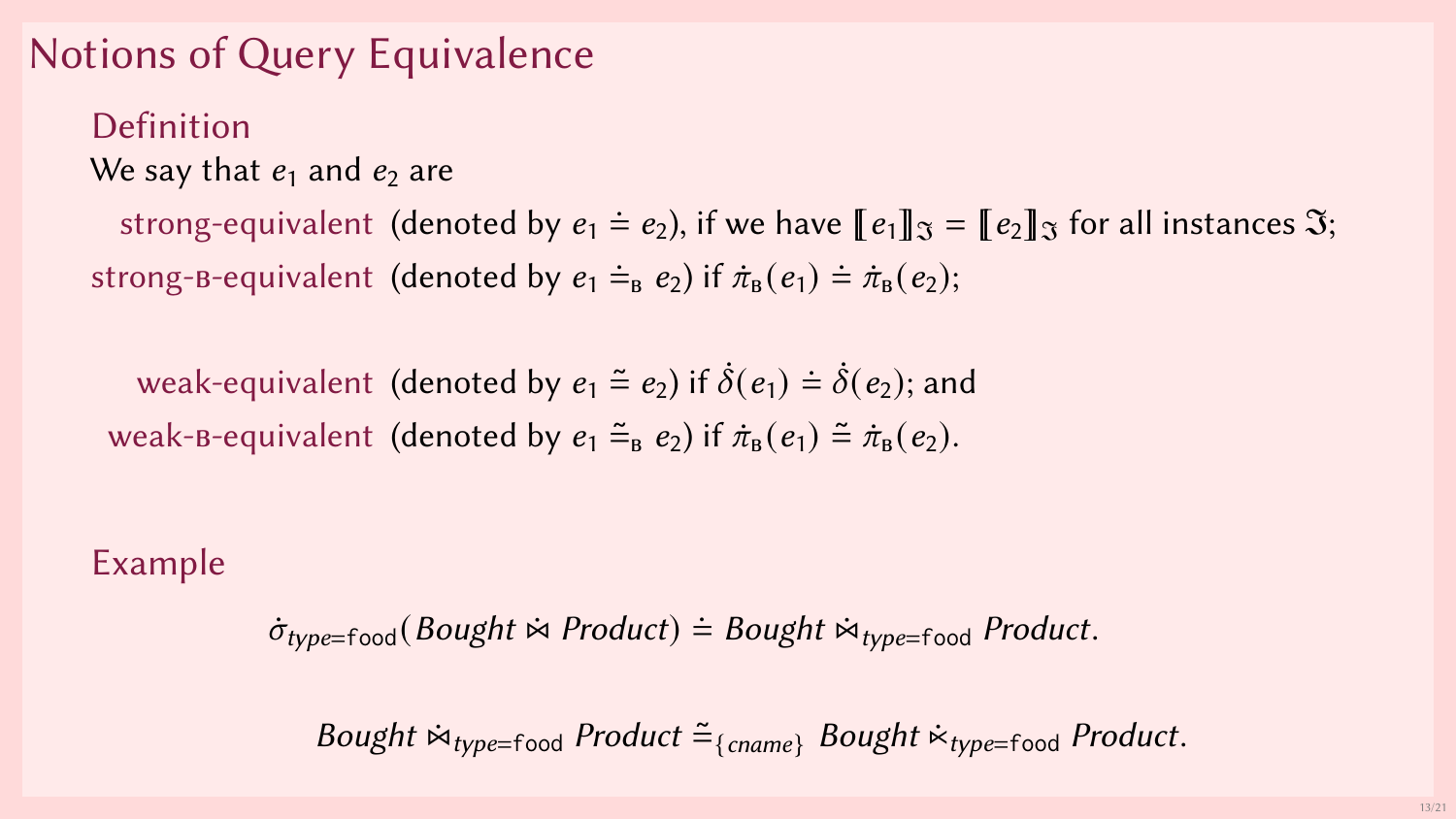# Conditions and Selections

If 
$$
e_1 \tilde{=}_{\{a\}} e_2
$$
, then  $\dot{\sigma}_{a=a',b=u}(e_1) \tilde{=}_{\{a,a',b\}} \dot{\sigma}_{a=a',b=u}(e_2)$ .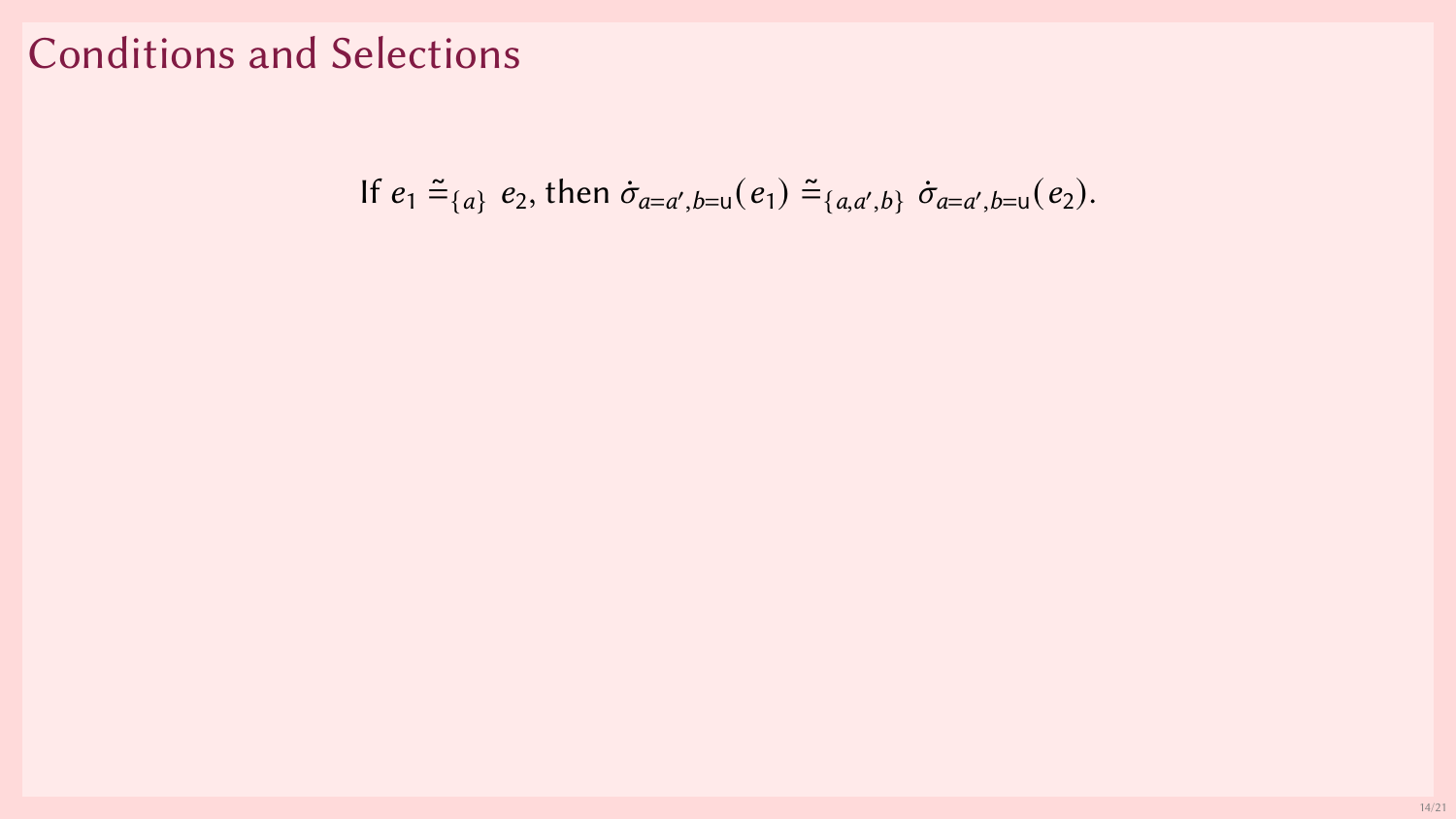### Conditions and Selections

If 
$$
e_1 \tilde{=}_{\{a\}} e_2
$$
, then  $\dot{\sigma}_{a=a',b=u}(e_1) \tilde{=}_{\{a,a',b\}} \dot{\sigma}_{a=a',b=u}(e_2)$ .

#### Definition

The closure  $C(\mathfrak{g};E)$  of attributes  $\mathfrak g$  under equalities  $E$  is the smallest superset of  $\mathfrak g$  such that, for every condition  $(v = w) \in E$  or  $(w = v) \in E$ ,  $v \in C(B; E)$  if and only if  $w \in C(B; E)$ .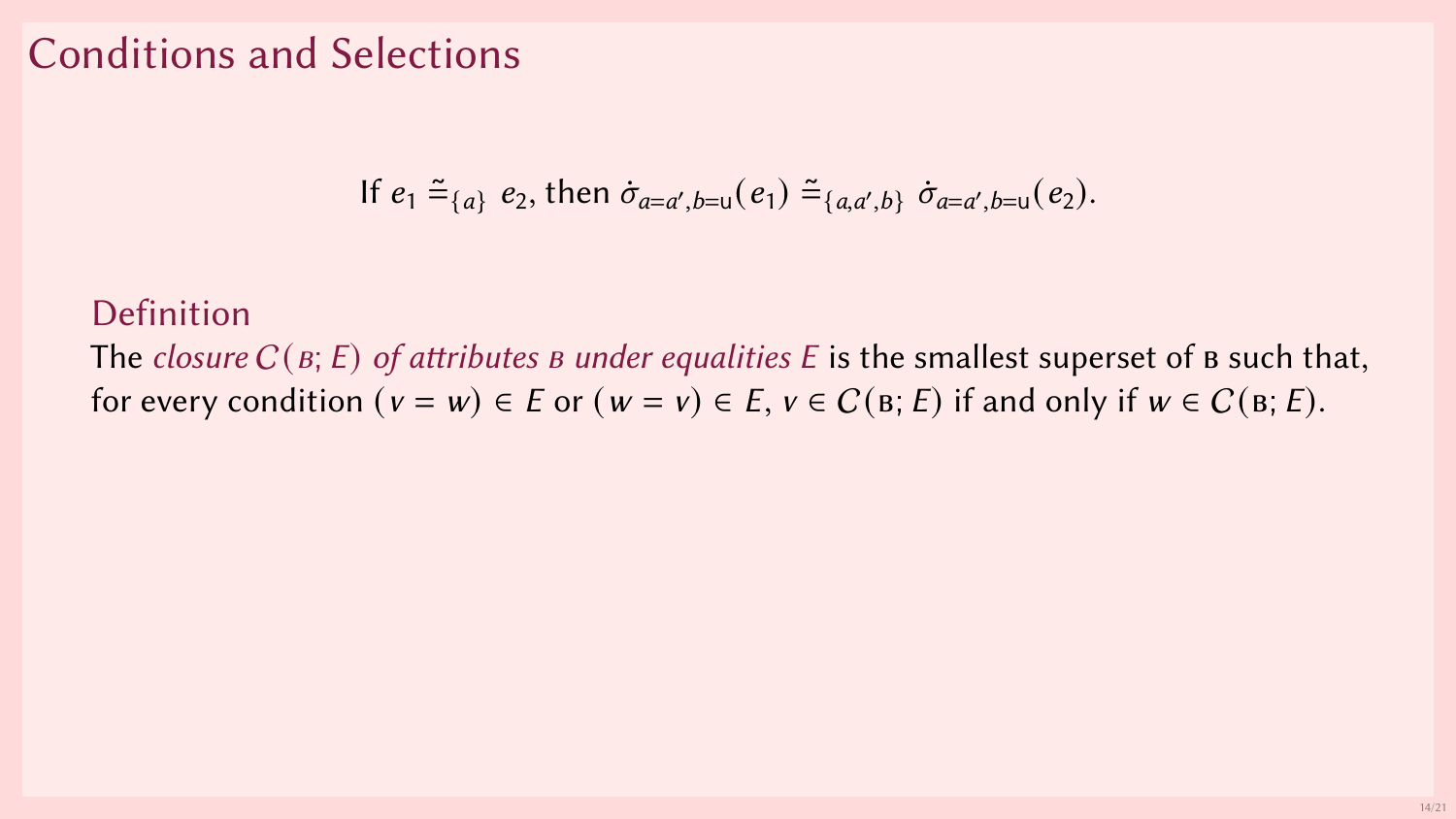### Conditions and Selections

If 
$$
e_1 \tilde{=}_{\{a\}} e_2
$$
, then  $\dot{\sigma}_{a=a',b=u}(e_1) \tilde{=}_{\{a,a',b\}} \dot{\sigma}_{a=a',b=u}(e_2)$ .

#### Definition

The closure  $C(g; E)$  of attributes *B* under equalities *E* is the smallest superset of *B* such that, for every condition  $(v = w) \in E$  or  $(w = v) \in E$ ,  $v \in C(B; E)$  if and only if  $w \in C(B; E)$ .

#### Lemma

If two tuples agree on attributes  $\bf{B}$  and satisfy equalities  $\bf{E}$ , then they also agree on

- $\blacktriangleright$  all attributes in  $C(B; E)$ ; and
- $\triangleright$  all attributes a that are constants due to E (C({a}; E) contains a constant).

We write det( $B$ ; E) to denote the above set of attributes.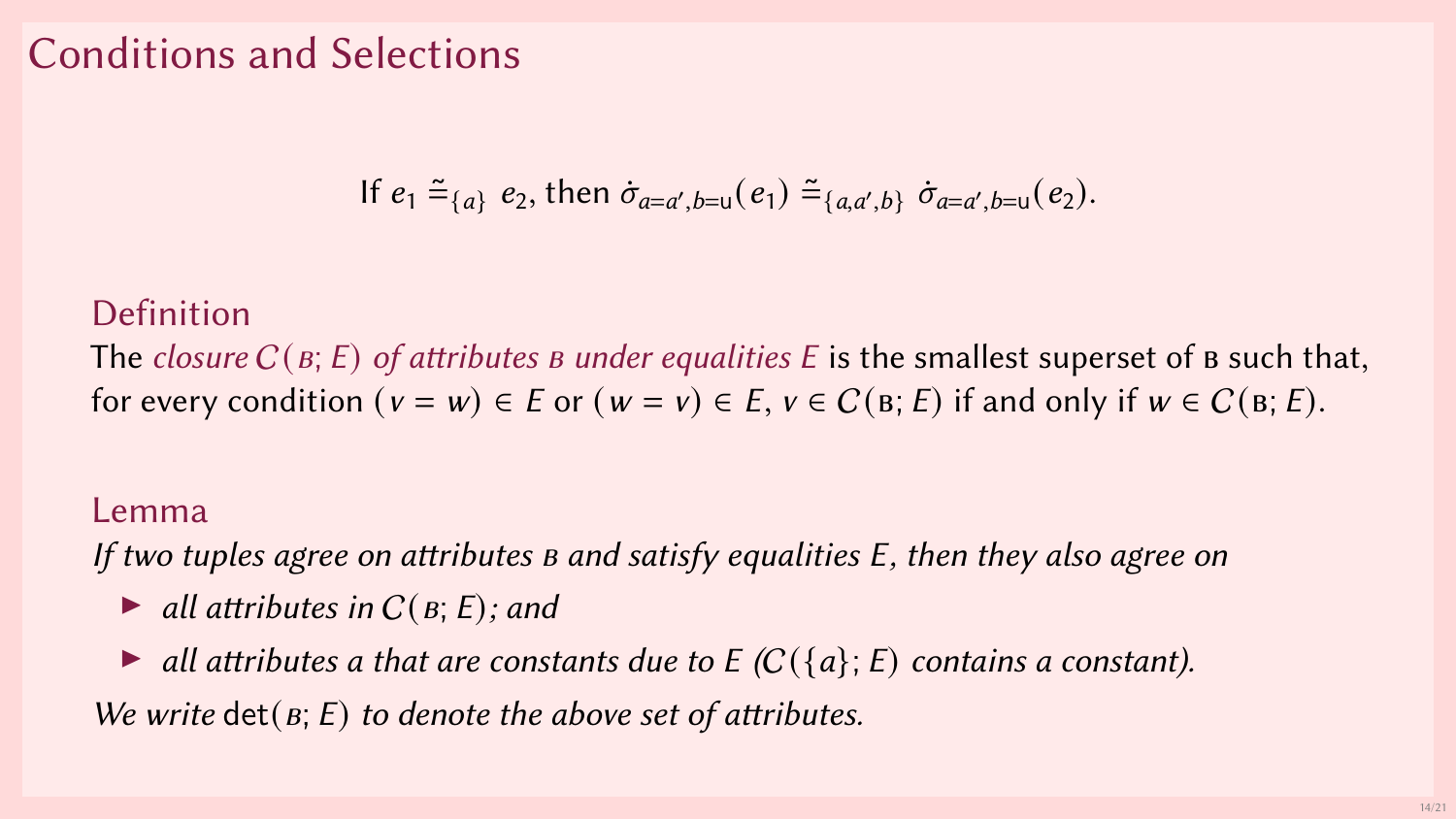# From Selection to Attribute Introduction

#### Theorem

Let g and h be expressions. We have

- ▶ if  $\dot{\sigma}_E(g) \cong_A h$ , then  $\dot{\sigma}_E(g) \cong_{A\cup B} i_f(h)$ ; and
- $\triangleright$  if  $\dot{\sigma}_E(g) \doteq_{A} h$ , then  $\dot{\sigma}_E(g) \doteq_{A\cup B} i_f(h)$

with f a set of assignment-pairs such that, for each  $b \in B$ , there exists  $(b := x) \in f$  with  $x \in C(b; E)$  and either  $x \in A$  or x is a constant.

#### Example

We have

 $\dot{\sigma}_{type=food}(Customer \approx Bought \approx Product) \tilde{=} _{\{orange\}} \dot{\pi}_{cname} (C \times (B \times_{type=food} P)).$ 

Hence, we have

 $\sigma_{type=food}(Customer \times Bought \times Product) \cong_{\{change, type\}} i_{type:=food}(\pi_{orange}(C \times (B \times_{type=food} P))).$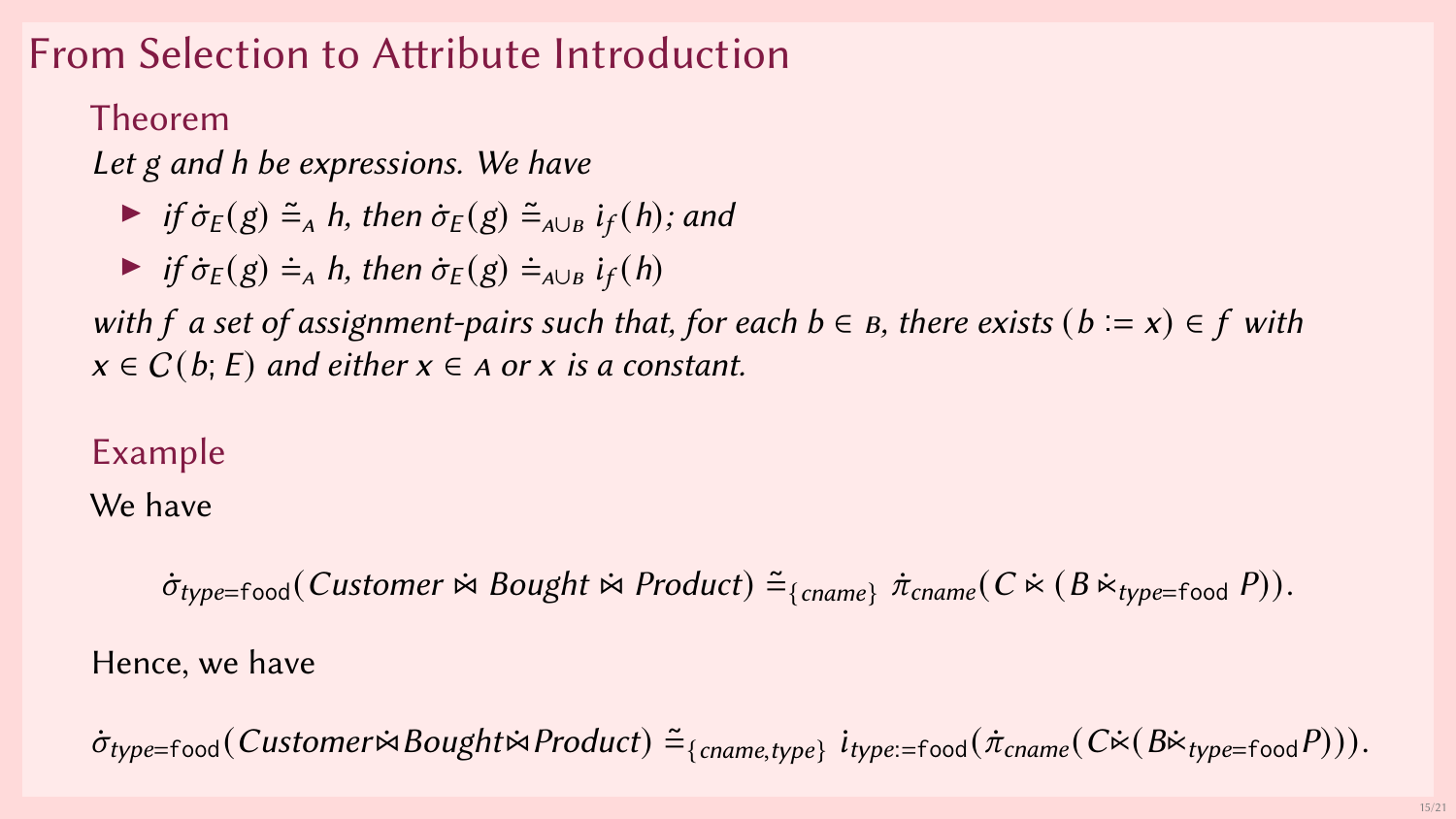#### Rewrite Rules

▶ Rules to work with strong-equivalences and weak-equivalences. E.g.,

if  $e_1 \tilde{=}$ <sub>B</sub>  $e_2$ ,  $e_1$  and  $e_2$  are set relations, and  $\tilde{B}$  is a key of  $e_1$  and  $e_2$ , then  $e_1 \dot{=}$   $\tilde{B}$   $e_2$ .

 $\blacktriangleright$  Rules to pull attribute introduction up. E.g.,

 $\dot{\sigma}_F(i_f(e)) \doteq i_f(\dot{\sigma}_E(e))$  if, for all  $(b = x) \in f$ , *b* is not used in *E*.

▶ Rules to interact between attribute introduction and renaming.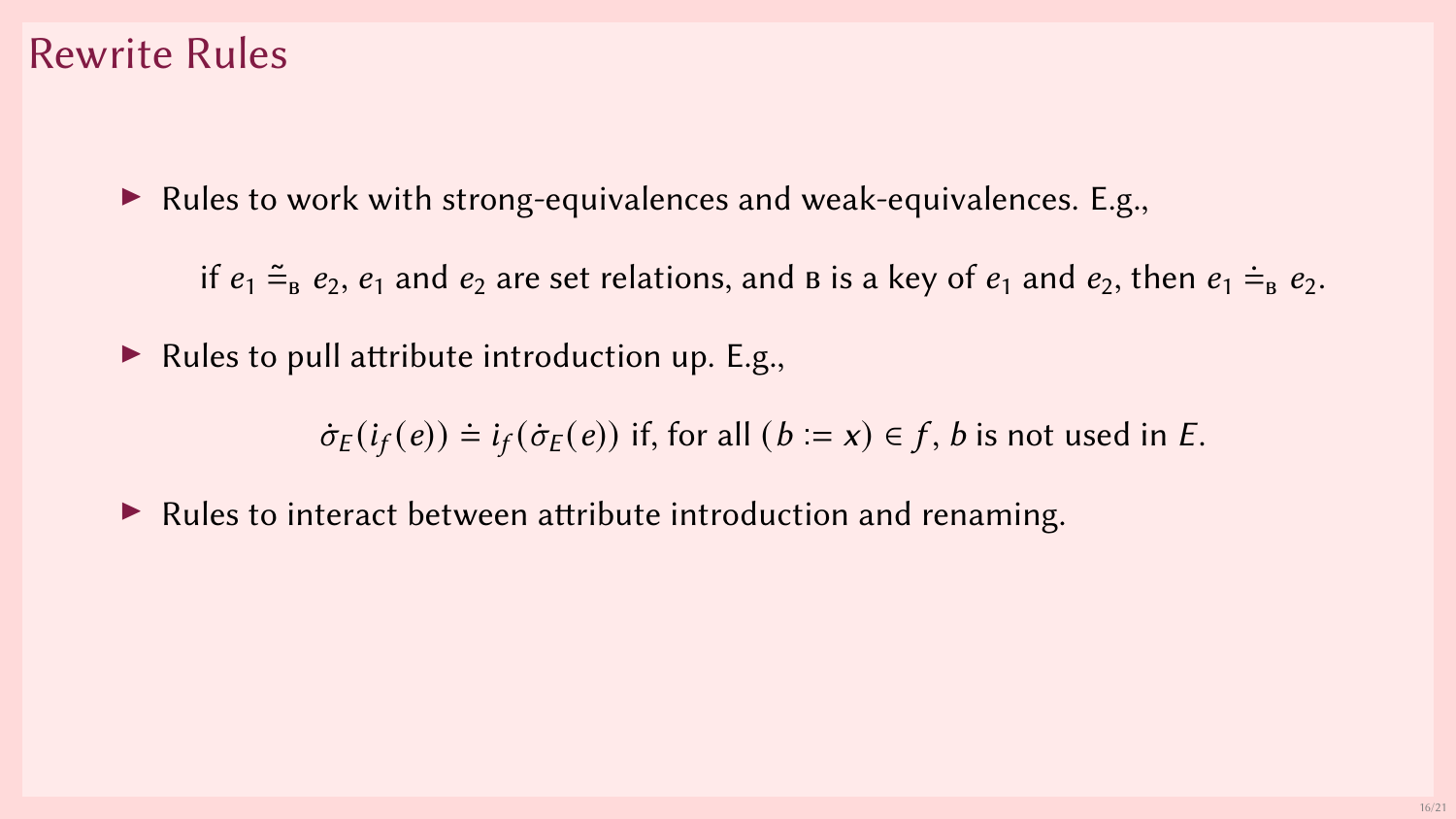#### Rewrite Rules

▶ Rules to work with strong-equivalences and weak-equivalences. E.g.,

if  $e_1 \tilde{=}$ <sub>b</sub>  $e_2$ ,  $e_1$  and  $e_2$  are set relations, and  $\tilde{B}$  is a key of  $e_1$  and  $e_2$ , then  $e_1 \dot{=}$   $\tilde{B}$   $e_2$ .

 $\blacktriangleright$  Rules to pull attribute introduction up. E.g.,

 $\dot{\sigma}_E(i_f(e)) \doteq i_f(\dot{\sigma}_E(e))$  if, for all  $(b := x) \in f$ , *b* is not used in *E*.

▶ Rules to interact between attribute introduction and renaming.

Tools that we use to introduce extra cases in which we can rewrite joins.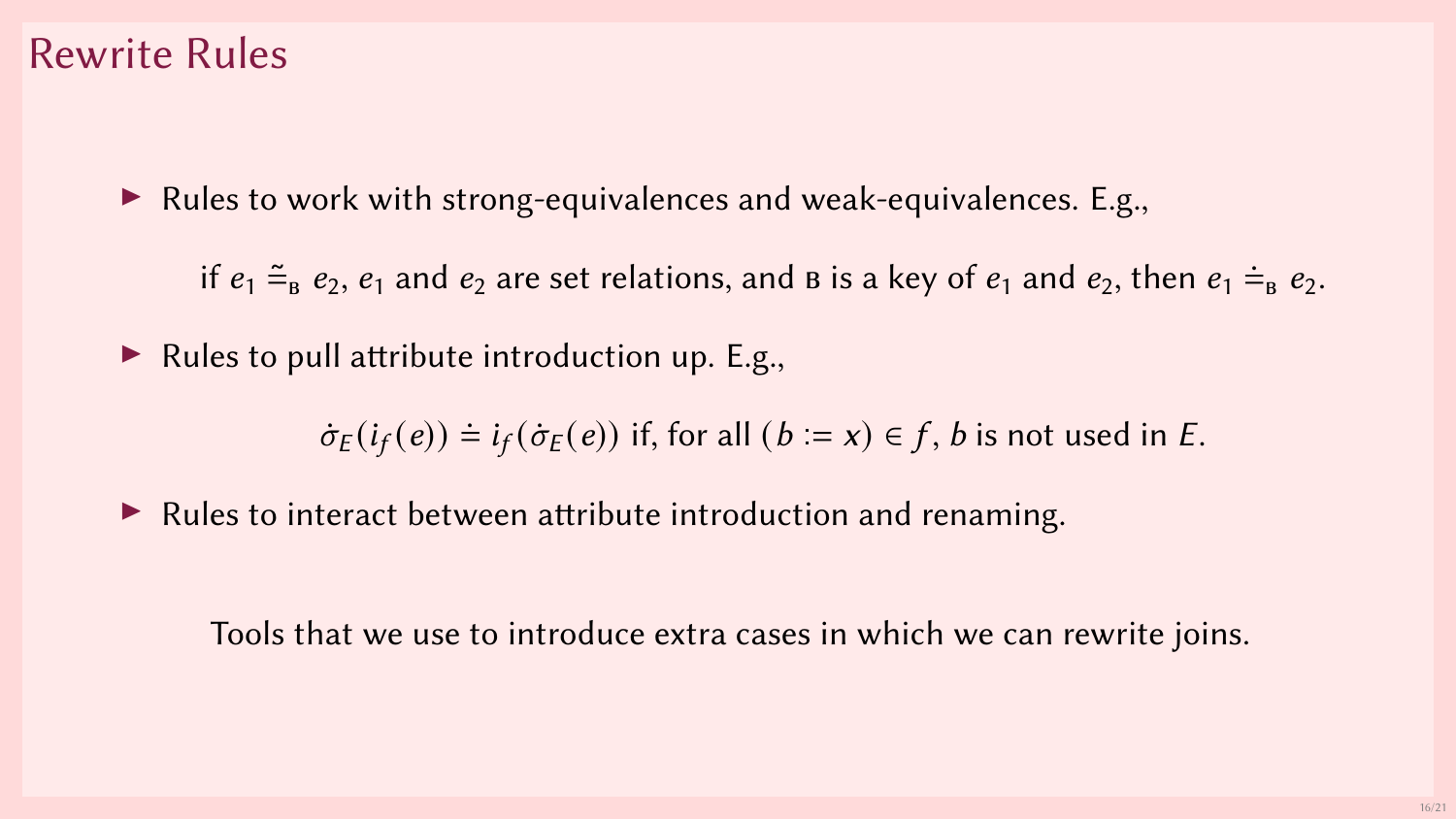## From Join to Semi-Join (Simplified)

#### Theorem

Let  $g_1$  and  $h_1$  be expressions with schema  $A_1$  and let  $g_2$  and  $h_2$  be expressions with schema  $A_2$ . We have

- 1.  $g_1 \Join_E g_2 \cong_{A_1} h_1 \Join_E h_2$  if  $g_1 \cong_{A_1} h_1$  and  $g_2 \cong_{A_2} h_2$ ; and
- 2.  $g_1 \Join_E g_2 \doteq_{A_1} h_1 \Join_E h_2$  if  $g_1 \doteq_{A_1} h_1$ ,  $g_2 \doteq_{A_2} h_2$ ,  $g_2$  is a set relation, and  $g_2$  has a key  $c$  with  $c \subseteq \det(A_1 \cap A_2; E)$ .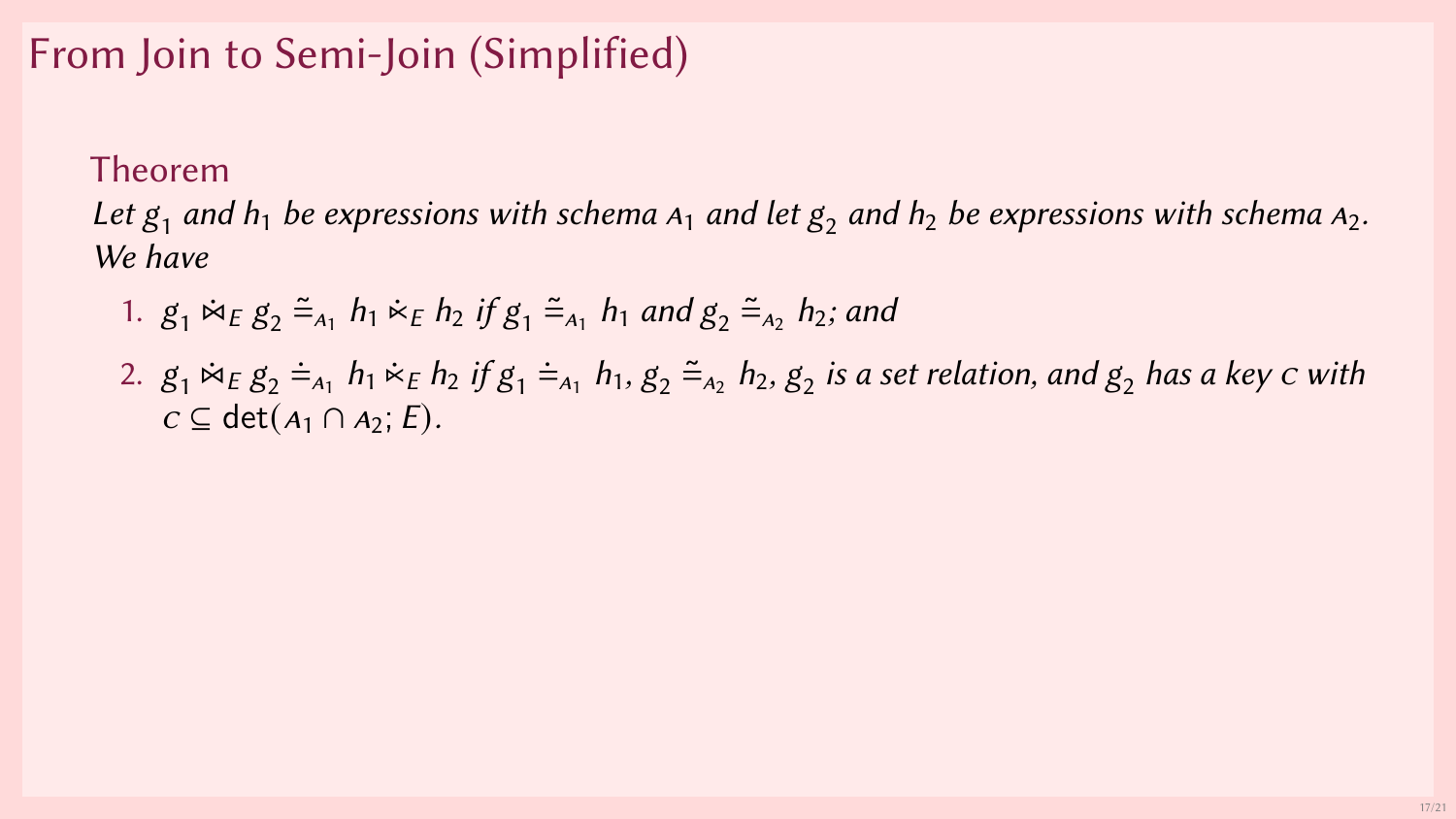## From Join to Semi-Join (Simplified)

#### Theorem

Let  $g_1$  and  $h_1$  be expressions with schema  $A_1$  and let  $g_2$  and  $h_2$  be expressions with schema  $A_2$ . We have

- 1.  $g_1 \Join_E g_2 \cong_{A_1} h_1 \Join_E h_2$  if  $g_1 \cong_{A_1} h_1$  and  $g_2 \cong_{A_2} h_2$ ; and
- 2.  $g_1 \Join_E g_2 \doteq_{A_1} h_1 \Join_E h_2$  if  $g_1 \doteq_{A_1} h_1$ ,  $g_2 \doteq_{A_2} h_2$ ,  $g_2$  is a set relation, and  $g_2$  has a key  $c$  with  $c \subseteq \det(A_1 \cap A_2; E)$ .

Let  $B \subseteq (A_2 - A_1)$  and let f be a set of assignment-pairs such that, for each  $b \in B$ , there exists  $(b := x) \in f$  with  $x \in C(b; E)$  and either  $x \in A_1$  or x is a constant. We also have

- 3.  $g_1 \Join_E g_2 \equiv_{A_1 \cup B} i_f(h_1 \Join_E h_2)$  if  $g_1 \equiv_{A_1} h_1$  and  $g_2 \equiv_{A_2} h_2$ ; and
- 4.  $g_1$   $\dot{\bowtie}_E g_2 =_{A_1\cup B} i_f(h_1 \dot{\ltimes}_E h_2)$  if  $g_1 =_{A_1} h_1$ ,  $g_2 =_{A_2} h_2$ ,  $g_2$  is a set relation, and  $g_2$  has a key  $c$  with  $c \subseteq$  det( $A_1 \cap A_2$ ; E).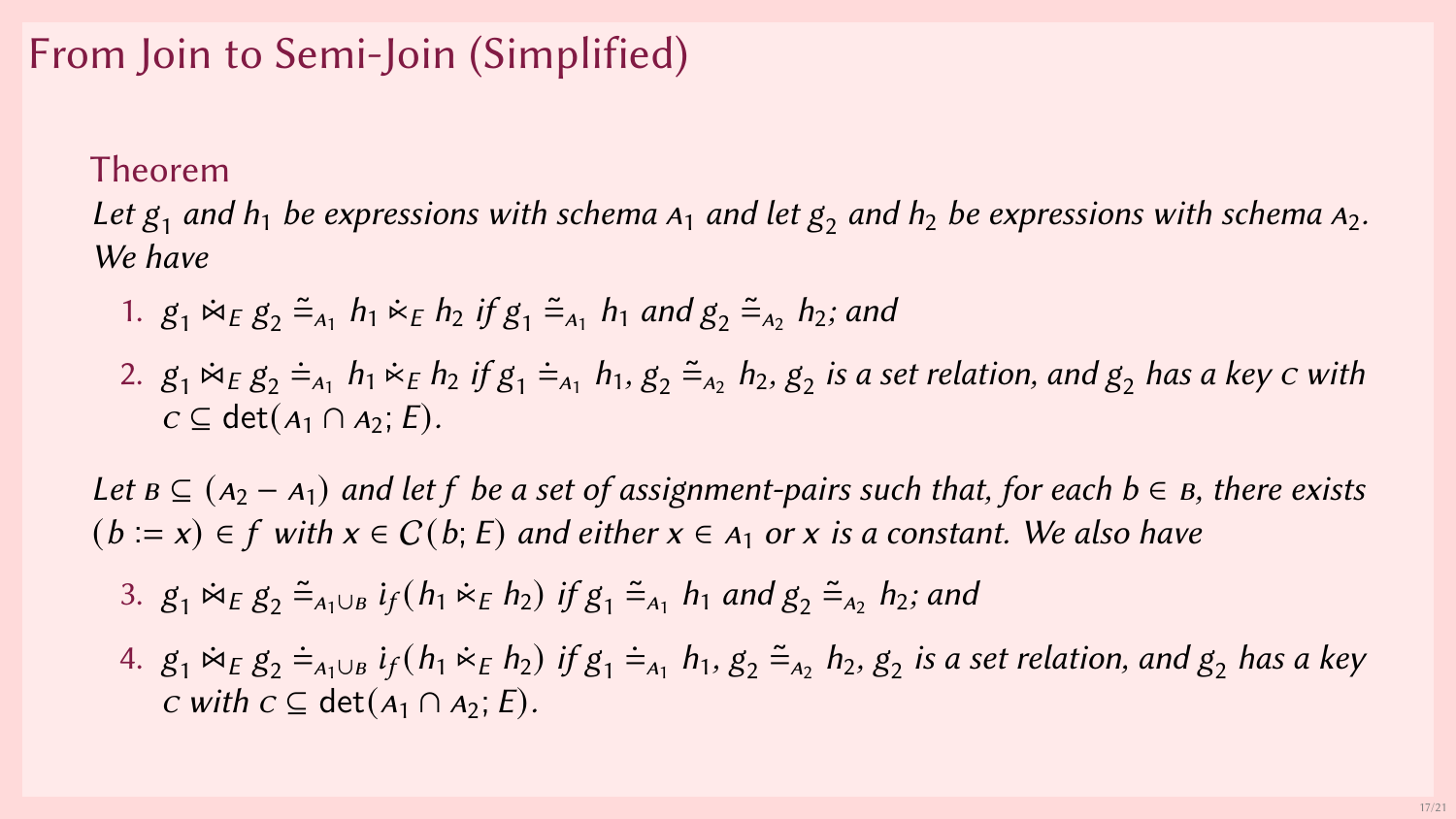### Further Ingredients

▶ Rules to push down and eliminating deduplication. E.g.,

 $\dot{\delta}(e_1 \cup e_2) \doteq \dot{\delta}(e_1) \cup \dot{\delta}(e_2).$ 

- ▶ Rules on when the remaining operators can interact with strong-B-equivalences.
- $\triangleright$  Rules on when the remaining operators can interact with weak-b-equivalences.
- ▶ Best-effort derivation rules to derive the keys a query result can have.
- $\triangleright$  Best-effort derivation rules to determine whether a query result can have duplicates.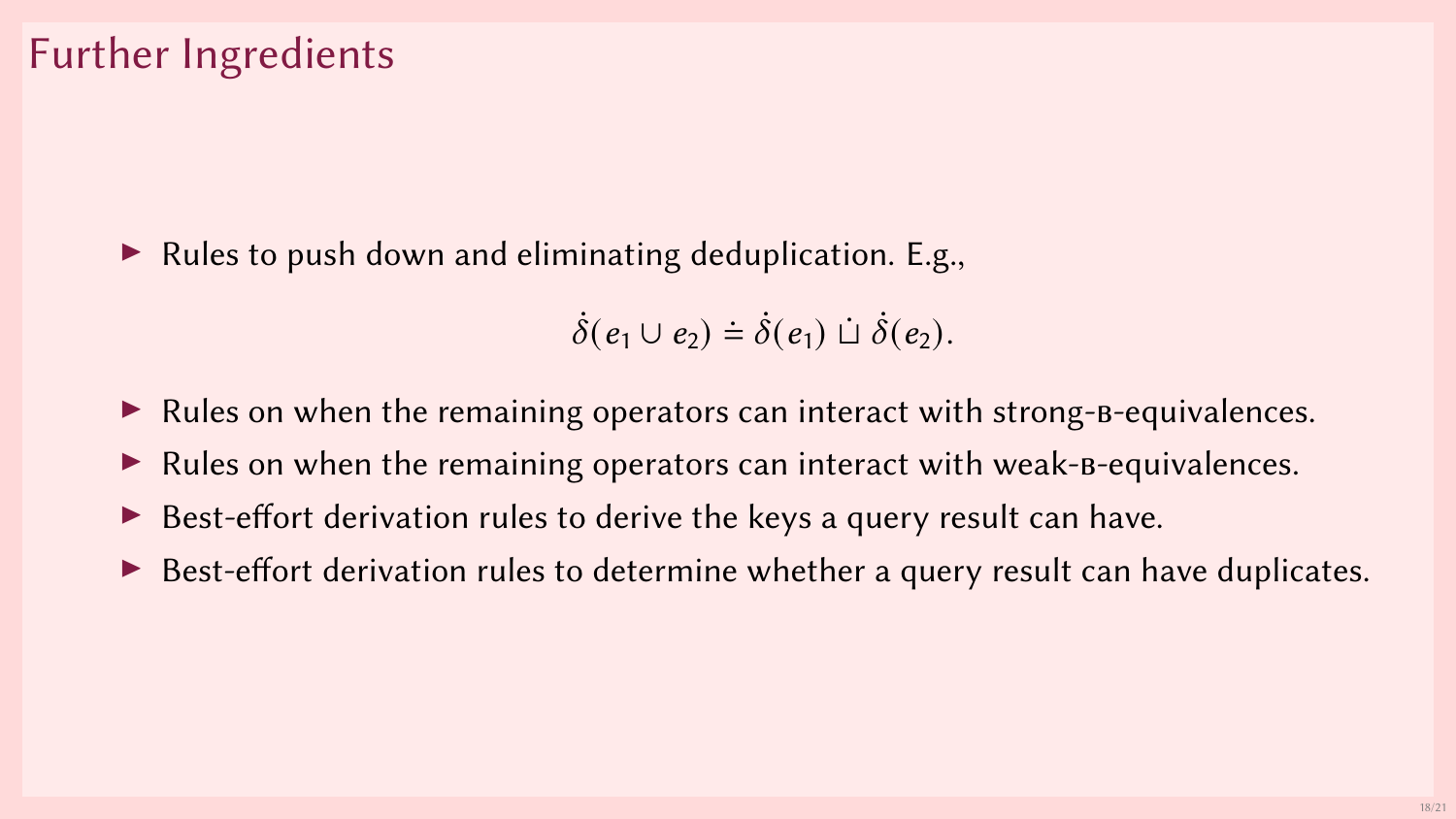Consider the query

 $e = \dot{\sigma}_{type=food}(Bought \approx Product)$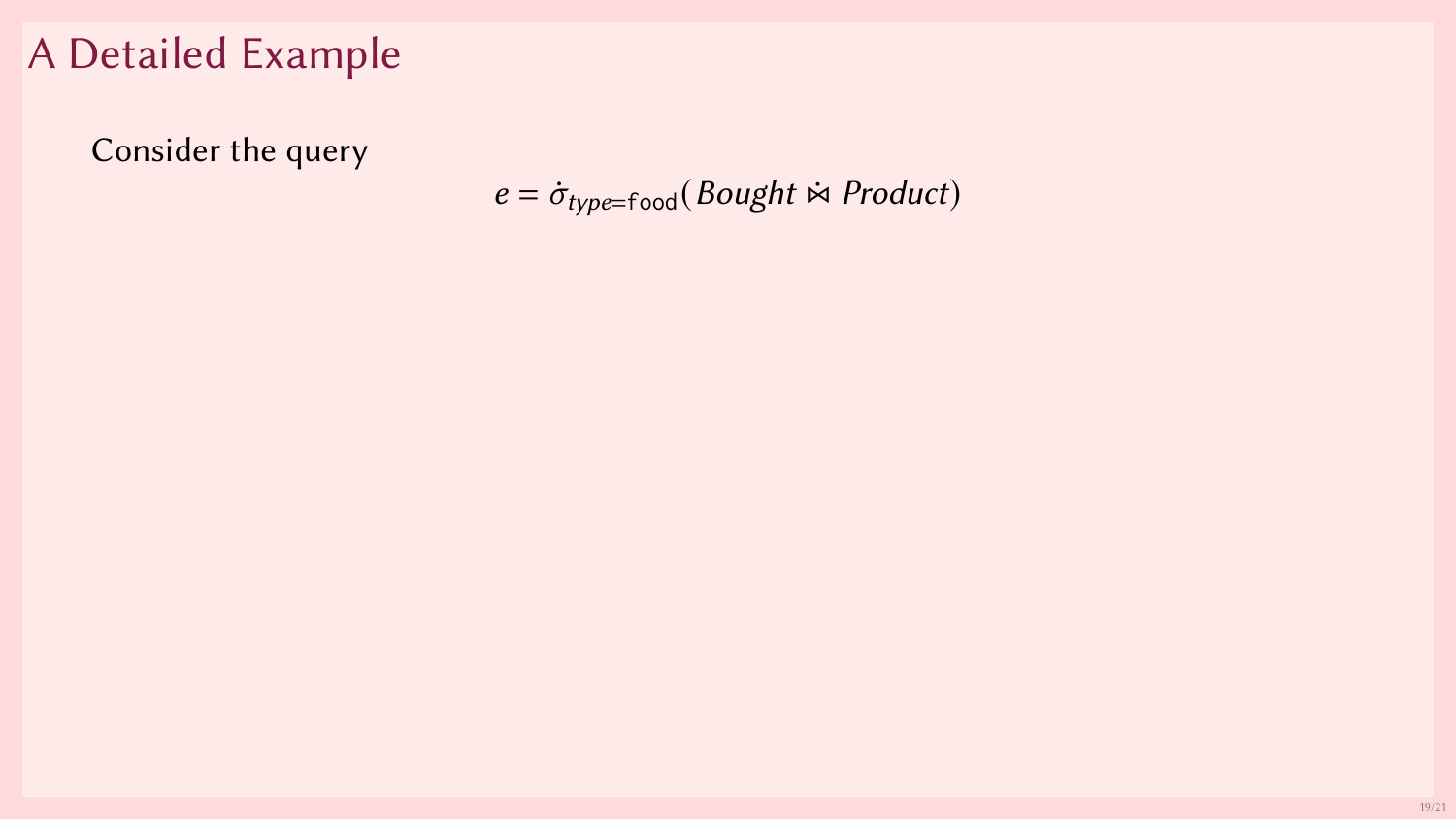Consider the query

 $e = \dot{\sigma}_{\text{type}=\text{food}}(Bought \approx Product)$ 

First, we push down selections in e and obtain:

 $e \doteq Bought \Join_{type=food} Product.$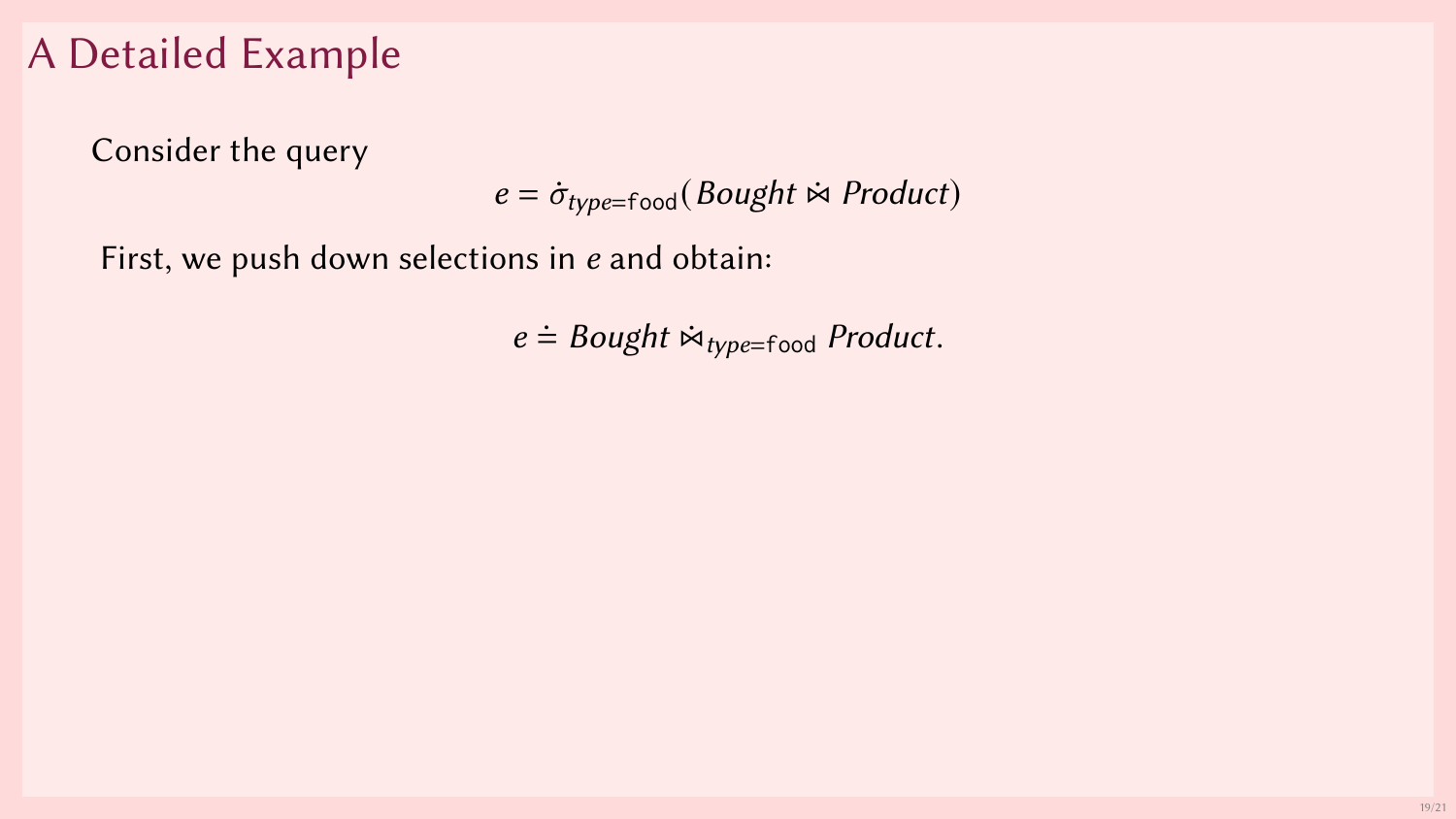Consider the query

 $e = \dot{\sigma}_{true=food} (Bought \approx Product)$ 

First, we push down selections in e and obtain:

 $e \doteq Bought \Join_{type=food} Product.$ 

As pname is a key of Product and Product is a set relation, we have:

Bought  $\dot{\bowtie}_{type=food}$  Product  $\dot{=}$ <sub>{cname,pname}</sub> Bought  $\dot{\bowtie}_{type=food}$  Product.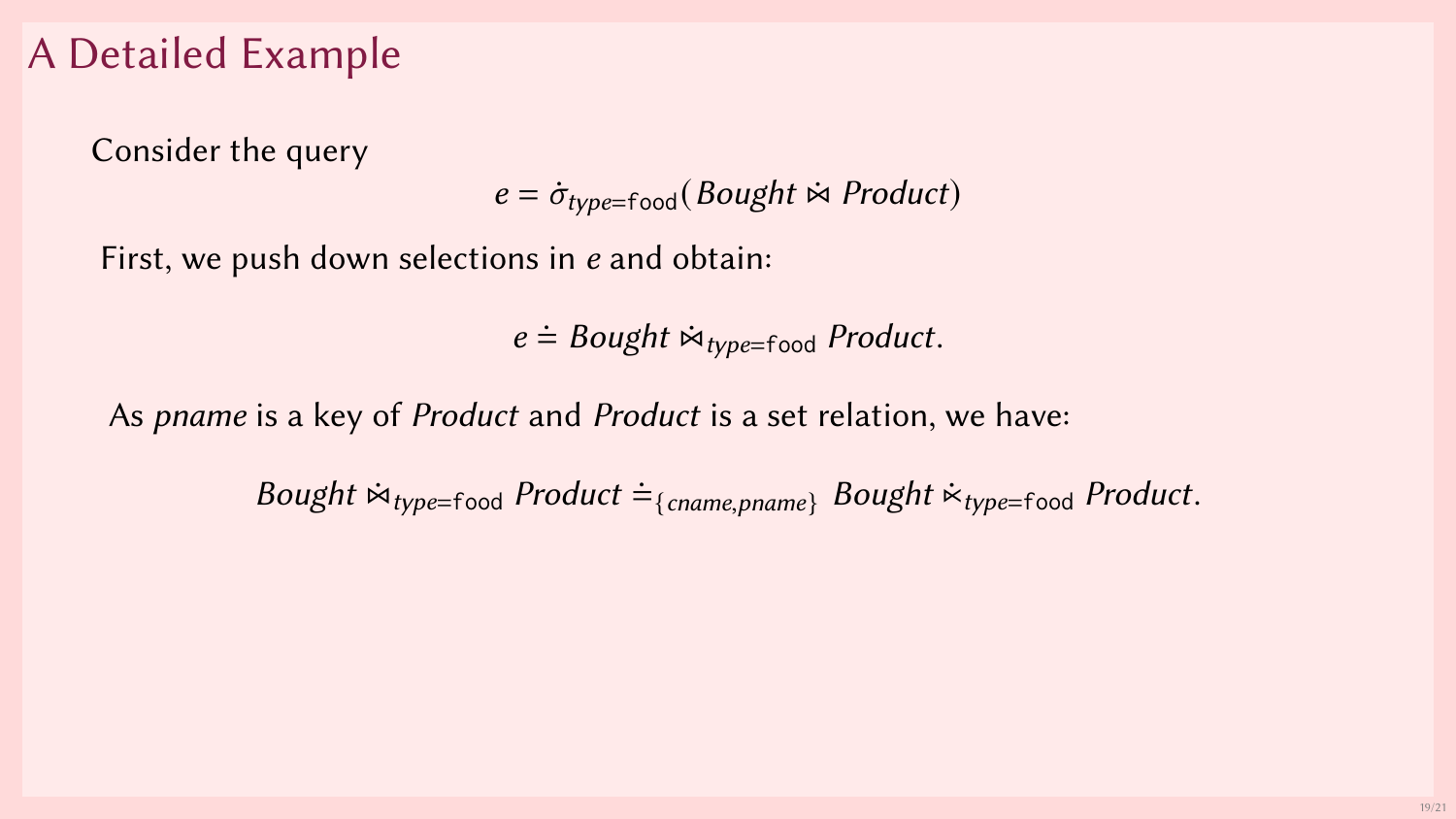Consider the query

 $e = \dot{\sigma}_{true=food} (Bought \approx Product)$ 

First, we push down selections in e and obtain:

 $e \doteq Bought \Join_{type=food} Product.$ 

As pname is a key of Product and Product is a set relation, we have:

Bought  $\dot{\bowtie}_{type=food}$  Product  $\dot{=}$ <sub>{cname,pname}</sub> Bought  $\dot{\bowtie}_{type=food}$  Product.

Let  $f = \{type = food\}$ . We have

Bought  $\dot{\bowtie}_{type=food}$  Product  $\dot{=}$ <sub>{cname,pname,type}</sub>  $i_f$ (Bought  $\dot{\bowtie}_{type=food}$  Product).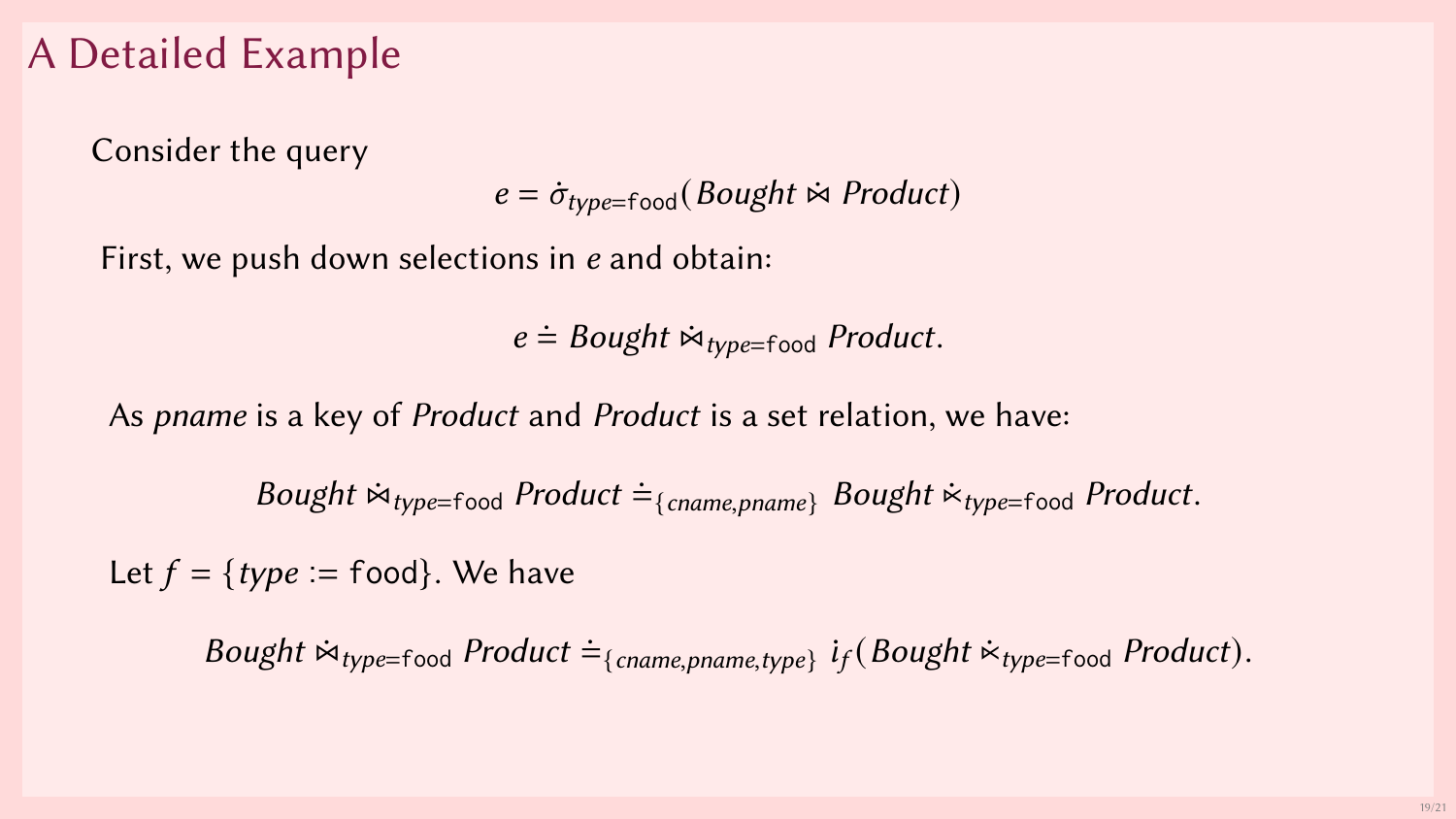# Toward Semi-Join Rewritings in Practice

#### Current experience

- ▶ Limited rewriting happens in most databases.
	- E.g., A single semi-join in an edge-reachability query.
- ▶ In distributed settings: semi-joins are used to reduce communication.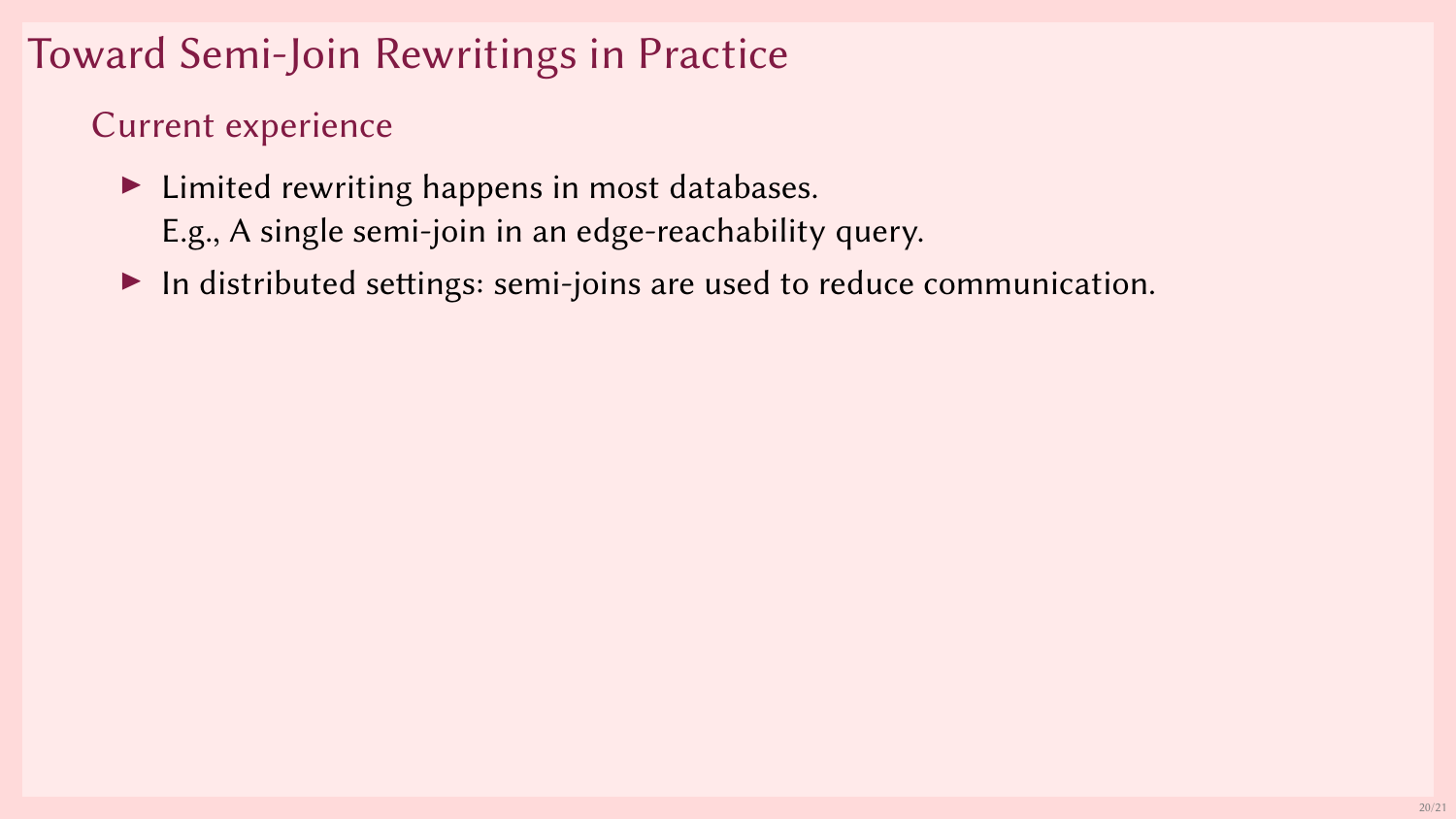# Toward Semi-Join Rewritings in Practice

#### Current experience

- $\blacktriangleright$  Limited rewriting happens in most databases. E.g., A single semi-join in an edge-reachability query.
- ▶ In distributed settings: semi-joins are used to reduce communication.

#### Practical limitations

- ▶ Many systems have a low *upper bound* on the cost of optimizing query evaluation.
- $\blacktriangleright$  Integration with other query optimization steps. E.g., index selection, selection of join algorithms, ....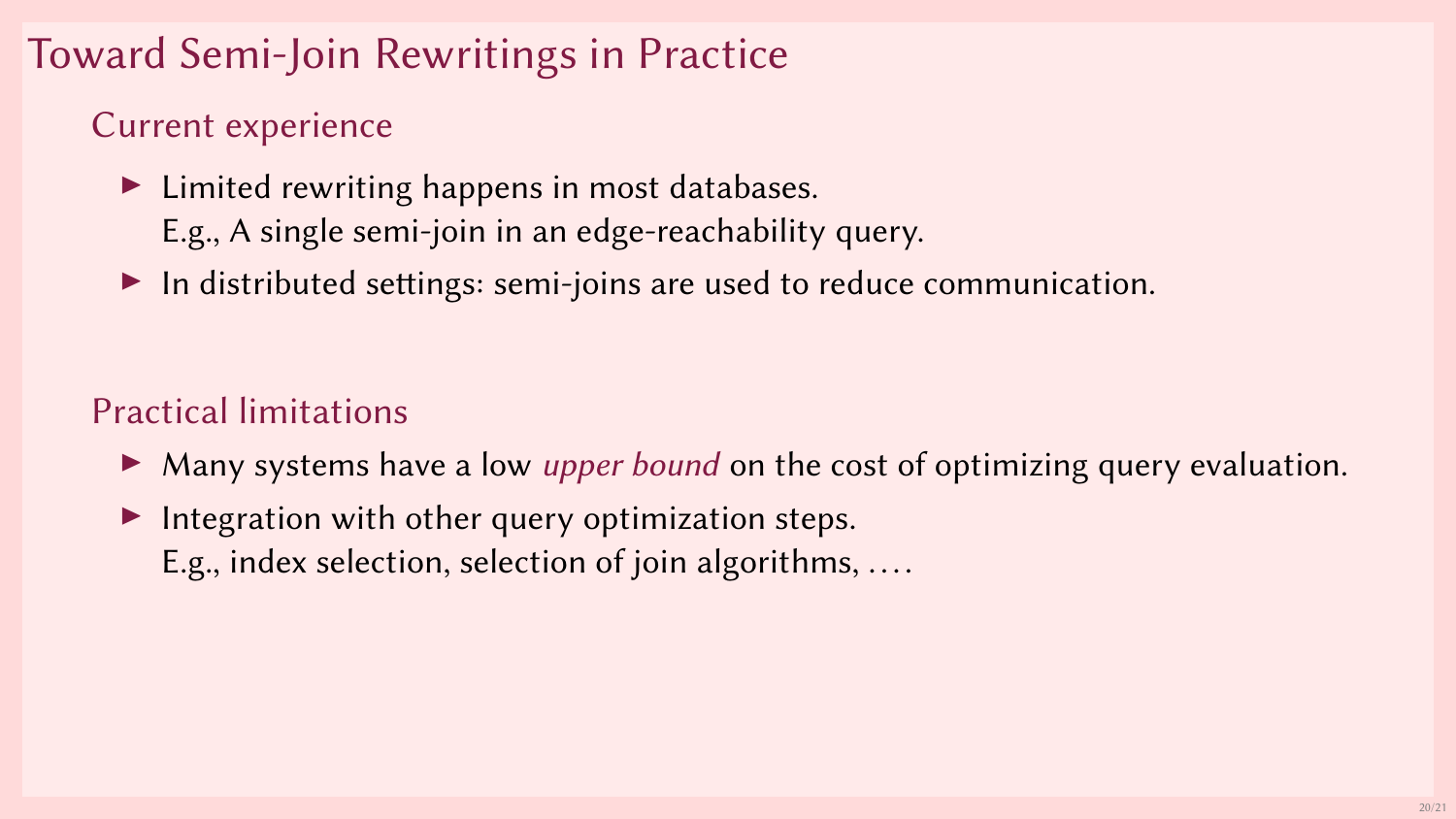# Toward Semi-Join Rewritings in Practice

#### Current experience

- $\blacktriangleright$  Limited rewriting happens in most databases. E.g., A single semi-join in an edge-reachability query.
- ▶ In distributed settings: semi-joins are used to reduce communication.

### Practical limitations

- ▶ Many systems have a low *upper bound* on the cost of optimizing query evaluation.
- $\blacktriangleright$  Integration with other query optimization steps. E.g., index selection, selection of join algorithms, ....

#### Future direction

Many applications have static (up to parameters) queries: These could be partially pre-compiled (heavier optimization path).